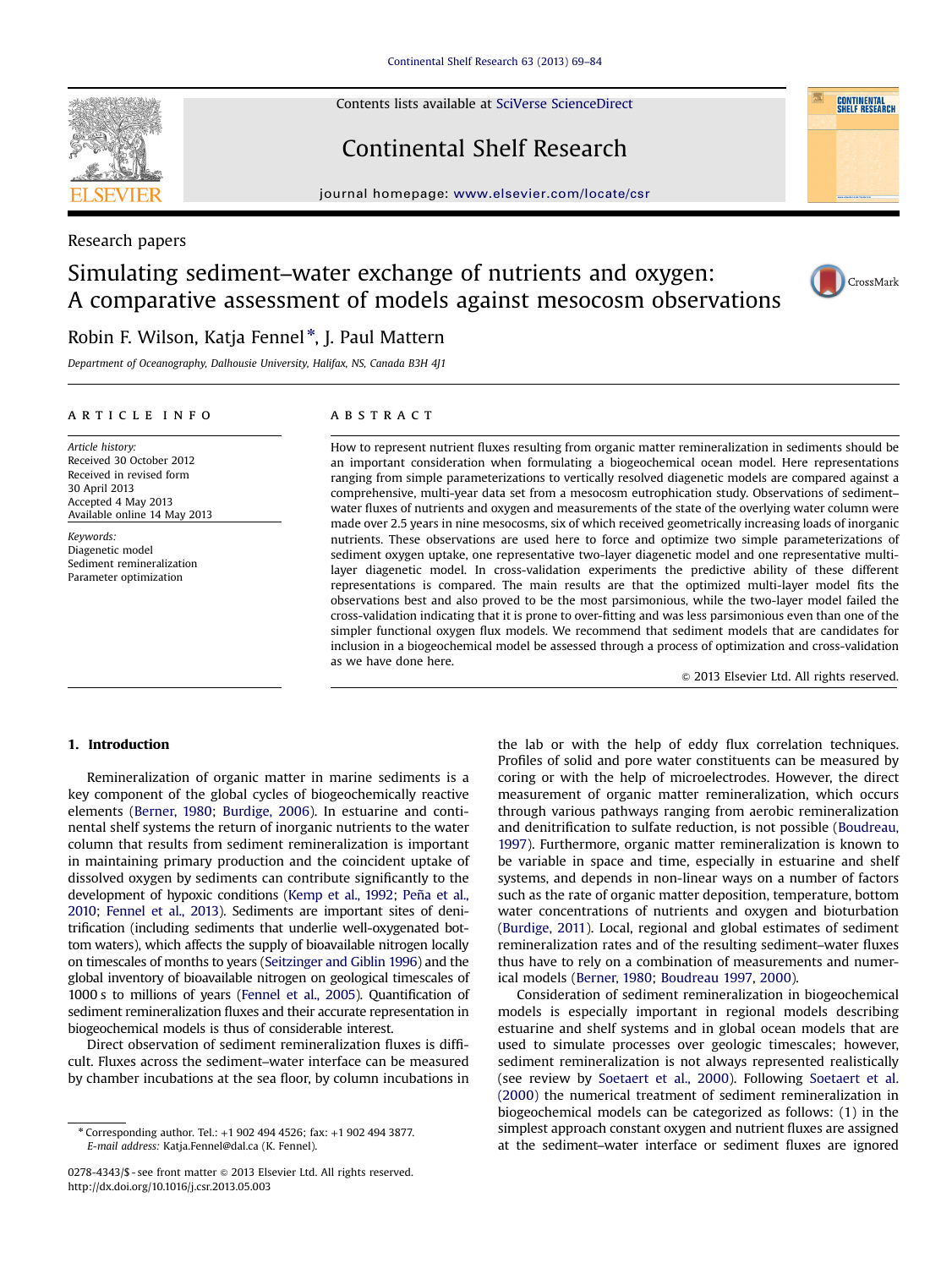<span id="page-1-0"></span>altogether and instead deep water concentrations are assigned; (2) sediment parameterizations predict sediment fluxes as a function of nutrient and oxygen concentrations in overlying bottom waters, but do not represent the sediments with any time-dependent state variables (e.g., [Middelburg et al., 1996](#page-15-0); [Fennel et al., 2006;](#page-14-0) [Hetland](#page-15-0) [and DiMarco, 2008\)](#page-15-0); (3) depth-integrated diagenetic models represent the sediment in one or two layers, each layer typically describing a distinct chemical environment (e.g., [Emerson et al.,](#page-14-0) [1984;](#page-14-0) [DiToro, 2001](#page-14-0); [Bohlen et al., 2012](#page-14-0)); and (4) depth-resolved diagenetic models divide the sediment into many vertical layers with the aim of resolving profiles of solid and pore water constituents (e.g., [Dhakar and Burdige, 1996;](#page-14-0) [Soetaert, 1996a](#page-15-0),[1996b;](#page-15-0) [Kelly-](#page-15-0)[Gerreyn et al., 1999](#page-15-0); [Katsev et al., 2007;](#page-15-0) [Dale et al., 2011\)](#page-14-0). Only the latter two types, the depth-integrated and depth-resolved diagenetic models, store concentrations of solid and dissolved sediment constituents as state variables and are able to account for the effects of environmental history on remineralization. Diagenesis is defined as "the sum total of processes that bring about changes in a sediment or sedimentary rock, subsequent to deposition" [\(Berner, 1980](#page-14-0), p. 3). Diagenetic models thus describe transport and reaction processes, which can be the result of biological or physical phenomena ([Boudreau, 1997](#page-14-0)).

Which of the above approaches is chosen to represent sediment remineralization in a biogeochemical model should be motivated by the importance of benthic–pelagic coupling in the system to be studied, although the computational effort has to be considered as well; for instance, sediments in estuarine and continental shelf systems are known to account for a large fraction of total system respiration ([Kemp et al. 1992\)](#page-15-0) and can act as an important sink for bioavailable nitrogen through denitrification ([Seitzinger et al., 2006;](#page-15-0) [Rao et al., 2007](#page-15-0)), which can greatly affect primary production and even air-sea fluxes of  $CO<sub>2</sub>$  [\(Fennel et al.,](#page-14-0) [2008\)](#page-14-0). Thus the use of constant sediment–water fluxes or constant bottom water concentrations (category 1 from above) should be ruled out for these systems. In systems where bottom waters are well oxygenated and bottom water conditions are stable, simple parameterizations (category 2) may be appropriate for describing sediment–water exchange fluxes, while systems with variable conditions, especially those prone to hypoxic and anoxic bottom waters (see, e.g., Katsev et al., 2007), may require diagenetic models (categories 3 and 4). In 3-dimensional models the desired realism in representing processes underlying sediment remineralization has to be balanced by computational feasibility. Diagenetic models are computationally much more costly than the simpler parameterizations, which is one of the reasons they are seldom used in 3-dimensional biogeochemical models. Furthermore, layered diagenetic models are much more computationally demanding than vertically integrated diagenetic models.

The overarching objective of this study is to aid in the decision making process of how sediment remineralization should be represented during implementation of biogeochemical models. This study presents an assessment of the predictive abilities of a range of sediment formulations (representing categories 2 to 4 from above) against a comprehensive set of sediment–water flux measurements. More specifically, two simple parameterizations of sediment oxygen uptake representing category 2 ([Hetland](#page-15-0) [and DiMarco, 2008](#page-15-0); [Murrell and Lehrter, 2011\)](#page-15-0) and two representative examples of diagenetic models, the two-layer model by [DiToro \(2001\)](#page-14-0) representing category 3 and the multi-layer model by [Soetaert \(1996a,1996b\)](#page-15-0) representing category 4, are compared against the same observational data set. The data set was obtained as part of an eutrophication experiment carried out at the Mesocosm Experimental Research Laboratory (MERL) at the University of Rhode Island, USA, over a period of 2.5 years [\(Nixon](#page-15-0) [et al., 1984](#page-15-0); [Oviatt et al., 1986\)](#page-15-0). Observation types used here include sediment–water fluxes of nitrate, ammonium, phosphate and oxygen and concentrations of the same species and temperature in the overlying water.

First, depositional fluxes of organic matter had to be parameterized since these were not observed directly. Four different parameterizations, one with constant fluxes and three dependent on overlying biomass concentrations, were formulated, optimized and compared. The parameterization that resulted in the best fit between model and observations was then used for the remainder of the experiments.

Second, model parameters were optimized by fitting the models to the observations. This was a necessary step because complex models depend on a number of parameters, many of which are difficult or impossible to measure directly. Formal optimization removes biases that could result from subjective model tuning and is key for meaningful model comparisons ([Friedrichs et al., 2007\)](#page-15-0). During the optimization process, which is analogous to non-linear least squares regression, the model parameters are systematically varied in order to minimize the misfit between model output and corresponding observations ([Berg et al., 1998;](#page-14-0) [Friedrichs et al., 2007;](#page-15-0) [Bagniewski et al., 2011\)](#page-14-0).

Finally, a cross-validation analysis was carried out in order to determine if any of the models are over-fitting the observations. Over-fitting is an undesirable feature that can occur when a model contains too many free parameters. On the one hand a model with many free parameters (or degrees of freedom) might easily be adapted to a particular observation set, but at the risk of fitting parameters to meaningless variation (noise) in the observations. Over-fitting thus may decrease the model's ability to predict an independent set of observations. On the other hand, a model with too few free parameters, although not as prone to over-fitting, may not be able to represent the dynamics of the system and thus could generate a poor fit. The objective is therefore to find the most parsimonious model. The results of the cross-validation will be discussed.

### 2. Materials and methods

### 2.1. Notation

The notation adopted in this text is as follows: J represents fluxes across the sediment–water interface with positive values indicating fluxes out of the sediment;  $r$  is a specific rate constant; R is a reaction rate;  $R^*$  is a vertically integrated reaction rate; and k is used to represent half saturation constants.

### 2.2. Dataset

Observations from a mesocosm eutrophication experiment, conducted between 1981 and 1983 at MERL to study the effects of nutrient loading on coastal ecology and sediment biogeochemistry [\(Nixon et al., 1984;](#page-15-0) [Oviatt et al., 1986](#page-15-0)), are used as model inputs and for model optimization and evaluation. Full details of the experiment including the resulting observations are available in [Frithsen et al. \(1985a,](#page-15-0) [1985b,](#page-15-0) [1985c\).](#page-15-0) Only the key features are repeated briefly here.

Six of the nine mesocosms were subjected to a wide range of nutrient loads (ammonium, phosphate and silicate were added weekly in the stoichiometric ratio 12.8 N: 1.0 P: 0.91 Si); the remaining three were used as controls (referred to as C1, C5 and C8). The first of the six mesocosms (referred to as  $1 \times$ ) received 7.57 mmol N/day, and each one thereafter (referred to as  $2 \times 0.4 \times 0.5$  $8 \times$ , 16  $\times$ , 32  $\times$ ) received double the nutrient load of the preceding mesocosm so that the magnitude of nutrient inputs increased geometrically between mesocosms. The stoichiometry of the nutrient additions resembles that of sewage and the nutrient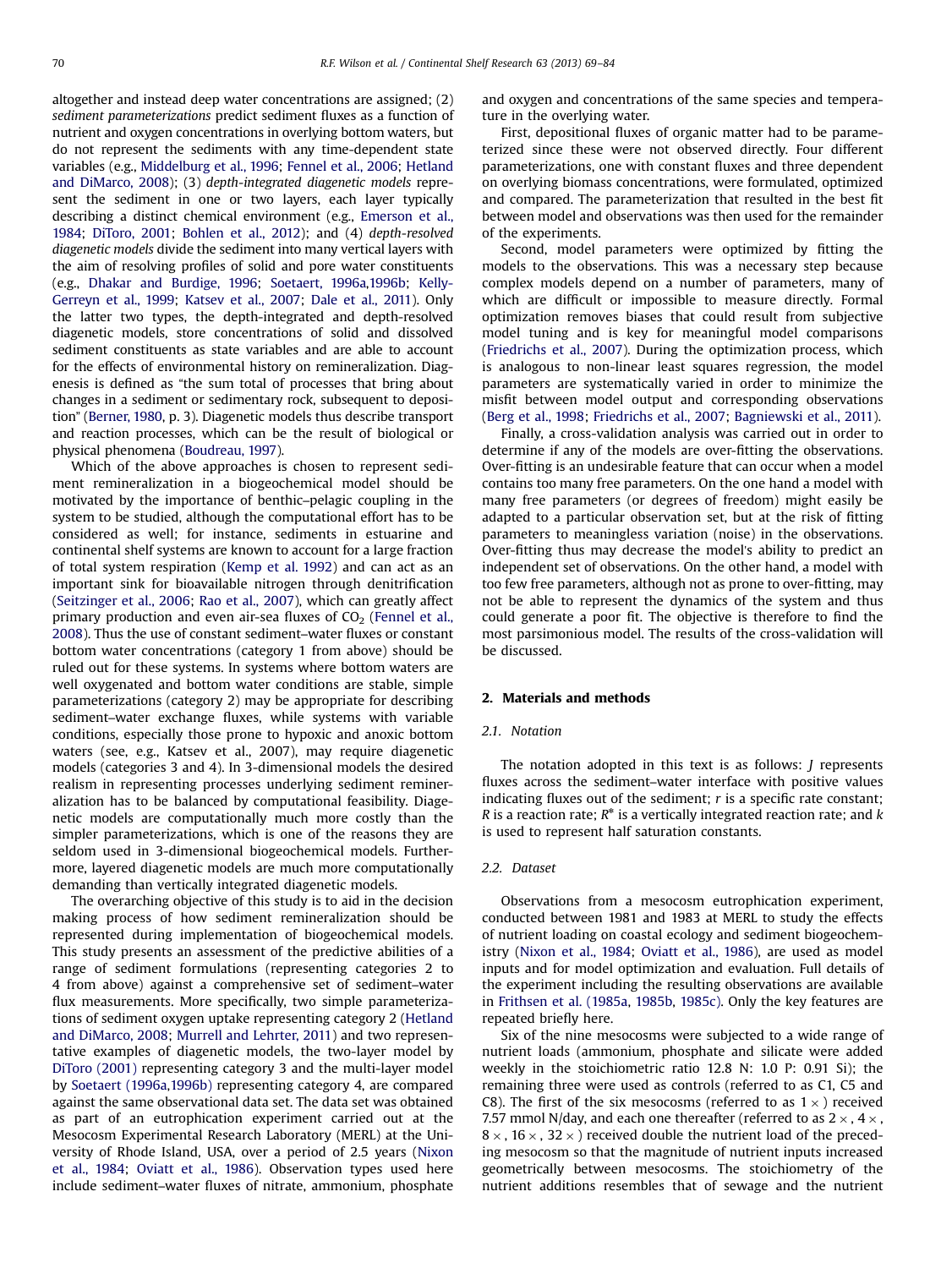<span id="page-2-0"></span>concentrations in the  $32 \times$  mesocosm resembles those of the heavily eutrophied New York Harbor.

The cylindrical mesocosms (7 m deep, 1.5 m in diameter, open at the top) were engineered to mimic conditions in the adjacent Narragansett Bay. Each mesocosm contained sediment (40 cm in depth) that was transplanted from the bay. Mesocosm temperatures were equilibrated by heat exchangers with adjacent bay water, and bay water was pumped through the tanks at a turnover rate close to that of the bay (∼27 days). Tidal mixing was simulated with an automatic stirrer on a 6-h schedule with mixing rates chosen to match the concentration of resuspended sediment in the mesocosm with that of the bay (∼3 mg/L).

Throughout the experiment, monthly measurements of water properties  $(O_2, NO_3, NH_4, PO_4,$  temperature, chlorophyll and zooplankton biomass) were taken and benthic chambers were used to measure the exchange fluxes of  $O_2$ ,  $NO_3$ ,  $NH_4$ , and  $PO_4$ between the sediments and the overlying water column. The evolution of temperature and of  $O_2$ ,  $NO_3$ ,  $NH_4$ , and  $PO_4$  concentrations is shown in Figs. 1 and 2.

### 2.3. Reaction rate estimates

Since direct measurements of benthic reaction rates are not available from this experiment, rates of carbon remineralization, denitrification, and nitrification were estimated assuming that fluxes of oxygen, ammonium and nitrate are in steady state as





in [Fennel et al. \(2009\).](#page-14-0) The three known fluxes between sediment and overlying water column are the oxygen flux  $J_{\Omega_2}$ (μmol O<sub>2</sub>/cm<sup>2</sup>d), the ammonium flux  $J_{NH_4}$  (μmol N/cm<sup>2</sup>d) and the nitrate flux  $J_{NO_3}$  (µmol N/cm<sup>2</sup>d). The four unknown, vertically integrated reaction rates are the total rate of carbon remineralization  $R_{\text{met}}^*$  (µmol  $C/\text{cm}^2$ d), the rate of carbon remineralization via<br>denitrification  $R^*$  (µmol  $C/\text{cm}^2$ d), the rate of carbon remineralidenitrification  $R_{\text{dnf}}^*$  (µmol C/cm<sup>2</sup>d), the rate of carbon reminerali-<br>zation via the sum of all other forms of remineralization  $R^*$ zation via the sum of all other forms of remineralization  $R_{\text{a}e}^{*}$ (µmol C/cm<sup>2</sup>d) and the rate of nitrification  $R_{\text{nit}}^*$  (µmol O<sub>2</sub>/cm<sup>2</sup>d). Assuming that the composition of organic matter follows Redfield stoichiometry (106C:16N:1P), the following equilibrium relationships result:

$$
R_{\text{met}}^* = R_{\text{aer}}^* + R_{\text{dnf}}^*
$$
\n
$$
J_{\text{O}_2} = -\frac{1 \text{ mol } \text{O}_2}{1 \text{ mol } \text{C}} R_{\text{aer}}^* - R_{\text{nit}}^*
$$
\n
$$
J_{\text{NH}_4} = \frac{16 \text{ mol N}}{106 \text{ mol C}} R_{\text{met}}^* - \frac{1 \text{ mol N}}{2 \text{ mol } \text{O}_2} R_{\text{nit}}^*
$$
\n
$$
J_{\text{NO}_3} = \frac{1 \text{ mol N}}{2 \text{ mol } \text{O}_2} R_{\text{nit}}^* - \frac{4 \text{ mol N}}{5 \text{ mol C}} R_{\text{dnf}}^*.
$$

The rate  $R_{\text{aer}}^{*}$  represents the oxygen sink due to aerobic respiration as well as the reoxidation of reduced species  $(H_2S, H_3S)$  $CH<sub>4</sub>$ , etc.) that were produced by sulphate reduction, methane production, or metal oxide reductions. Given the four equations above and the three known fluxes, the four unknown rates were solved for as follows:

$$
R_{\text{met}}^* = -\left(212 \frac{\text{mol C}}{\text{mol O}_2} J_{\text{O}_2} - 159 \frac{\text{mol C}}{\text{mol N}} J_{\text{NH}_4} + 265 \frac{\text{mol C}}{\text{mol N}} J_{\text{NO}_3}\right) / 236
$$
  
\n
$$
R_{\text{der}}^* = -\left(43 \frac{\text{mol C}}{\text{mol O}_2} J_{\text{O}_2} - 106 \frac{\text{mol C}}{\text{mol N}} J_{\text{NH}_4} - 20 \frac{\text{mol C}}{\text{mol N}} J_{\text{NO}_3}\right) / 59
$$
  
\n
$$
R_{\text{drf}}^* = -\left(40 \frac{\text{mol C}}{\text{mol O}_2} J_{\text{O}_2} + 265 \frac{\text{mol C}}{\text{mol N}} J_{\text{NH}_4} + 345 \frac{\text{mol C}}{\text{mol N}} J_{\text{NO}_3}\right) / 236
$$
  
\n
$$
R_{\text{nit}}^* = -(16J_{\text{O}_2} + 106 \frac{\text{mol O}_2}{\text{mol N}} J_{\text{NH}_4} + 20 \frac{\text{mol O}_2}{\text{mol N}} J_{\text{NO}_3}) / 59
$$

The resulting reaction rates are later compared to the corresponding rates simulated by the diagenetic models (see discussion in [Section 4.2](#page-12-0) below and [Figs. 6](#page-7-0), [5](#page-7-0) and [11\)](#page-11-0).



Fig. 2. Concentration of dissolved oxygen, ammonium, nitrate and phosphate in control mesocosm C01 and mesocosms  $1 \times$ ,  $8 \times$  and  $32 \times$ .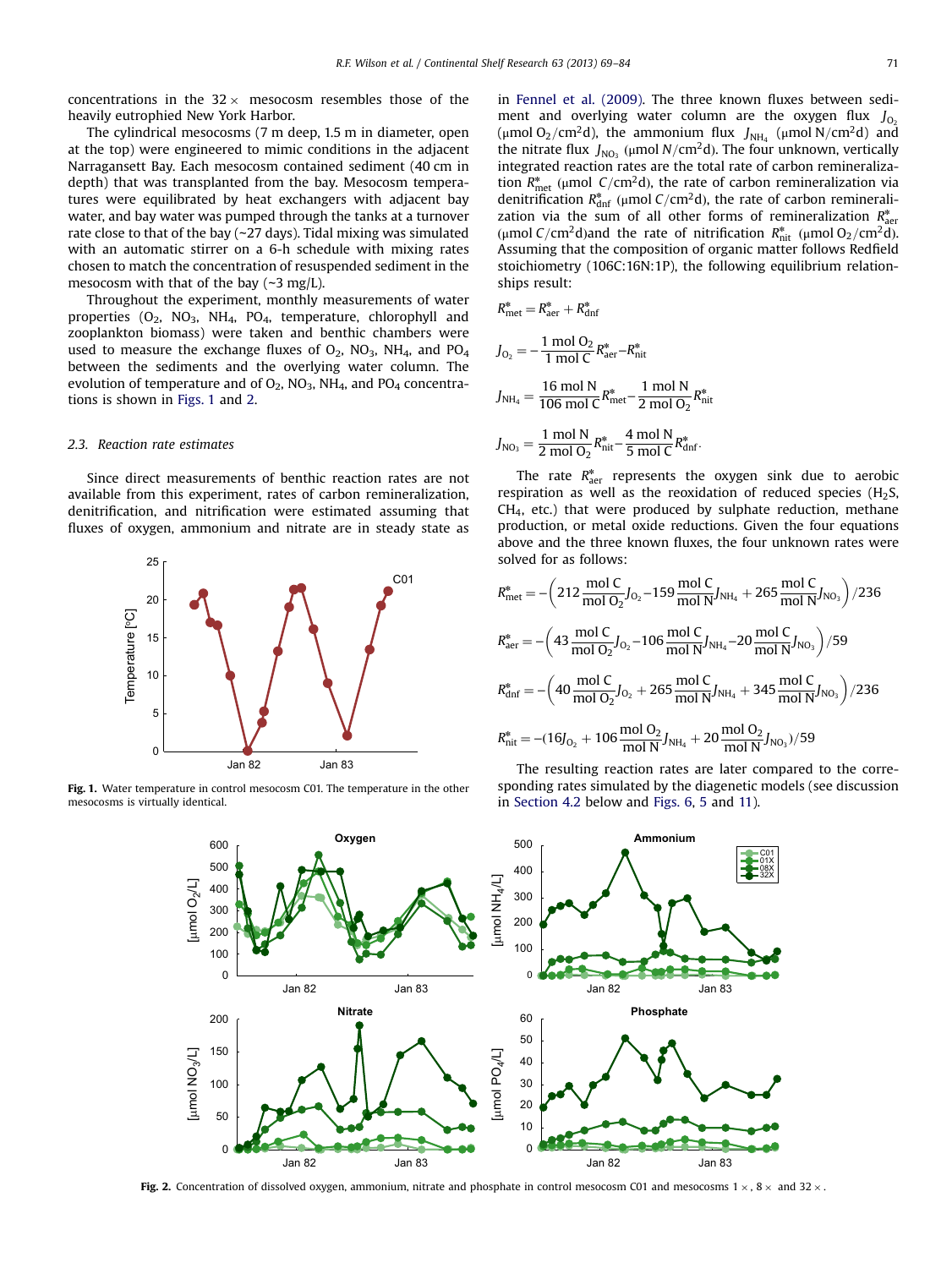<span id="page-3-0"></span>

Fig. 3. Spatial representation of the two- and multi-layer models. Red dots represent typical oxygen concentrations for each layer; red lines indicate implied oxygen profiles. (For interpretation of the references to color in this figure legend, the reader is referred to the web version of this article.)

| Table 1                                 |  |
|-----------------------------------------|--|
| State variables of the two-layer model. |  |

| State variable  | Description                                                                                                                                | Units                                      |
|-----------------|--------------------------------------------------------------------------------------------------------------------------------------------|--------------------------------------------|
| c,              | Solid-volume concentration of organic carbon of lability class $i$ ( $i = 1$ : very labile; $i = 2$ : labile, $i = 3$ : inert)             | $rac{\mu mol C}{L_s}$                      |
| NH <sub>3</sub> | Concentration of total inorganic ammonia (dissolved and solid phases)                                                                      | $rac{\mu \text{mol } NH_3}{L}$             |
| NO <sub>3</sub> | Concentration of total dissolved inorganic nitrate and nitrite                                                                             | $rac{\mu mol NO_3}{L}$                     |
| PO <sub>4</sub> | Concentration of total dissolved inorganic phosphate (dissolved and solid phases)                                                          | $\frac{\mu \text{mol} \, \text{PO}_4}{I}$  |
| $H_2S$          | Concentration of total hydrogen sulfide (dissolved gas and solid phases)                                                                   | $\frac{\mu \text{mol} H_2 S}{I}$           |
| CH <sub>4</sub> | Concentration of total methane (dissolved gas and solid phases)                                                                            | $\underbrace{\text{µmol CH}_4}_{\text{L}}$ |
| bnthstr         | Biological stress index. A time-dependent, oxygen-sensitive parameter responsible for adjusting bioturbation rates in suboxic environments | $\overline{\phantom{0}}$                   |

### 2.4. Simple oxygen flux parameterizations

Two empirical oxygen flux parameterizations were assessed. These parameterizations use only one or two parameters  $(p_1$  and  $p<sub>2</sub>$ ) and require only one or two variables as input. The first parameterization (referred to as ML11) was suggested by [Murrell](#page-15-0) [and Lehrter \(2011\)](#page-15-0) and assumes that oxygen flux into the sediment  $J_{\text{O}_2,\text{ML}}$  increases linearly with oxygen concentration in the overlying water, i.e.

$$
J_{O_2,ML} = -p_1[O_2]
$$

The second parameterization (referred to as HD08) was used in [Hetland and DiMarco \(2008\)](#page-15-0) and uses overlying water oxygen concentration and temperature as inputs. This parameterization assumes that oxygen uptake by the sediment  $J_{\text{O}_2,H\text{D}}$  is proportional to overlying oxygen concentrations only at low concentrations and that metabolic rates and hence oxygen uptake accelerate with increasing temperatures according to

$$
J_{\text{O}_2,\text{HD}} = -p_1 2^{\frac{T}{10}} \bigg( 1 - \exp \bigg( - \frac{[\text{O}_2]}{p_2} \bigg) \bigg)
$$

here  $T$  represents temperature in  $\degree$ C. Temperature dependence (i.e. the factor  $2^{T/10}$ ) follows the "Q<sub>10</sub>" rule such that an increase by  $10^\circ$  roughly doubles rates of reaction.

### 2.5. Two-layer diagenetic model

The two-layer diagenetic model ([DiToro, 2001](#page-14-0)) simulates three carbon remineralization reactions (sulphate reduction, denitrification, and methane production), three oxidation reactions of pore water solutes (nitrification, sulfide oxidation and methane oxidation) and diffusive and bioturbative transports between the two vertical layers (a thin aerobic layer on the surface and a thicker anaerobic layer below). These two layers provide a coarse resolution for the depth profiles of solid and dissolved chemical species (Fig. 3) and differ in their biochemical representations in terms of processes and process rates. Aerobic remineralization is not explicitly represented in this model, but oxygen uptake by the sediment results from the three oxidation reactions mentioned above. Since organic matter respiration in coastal sediments is known to be dominated by anaerobic respiration (e.g. [Burdige, 2006\)](#page-14-0) this is not an unreasonable assumption. The model does not include dissimilatory nitrate reduction to ammonium or anammox. The model state variables are listed in Table 1.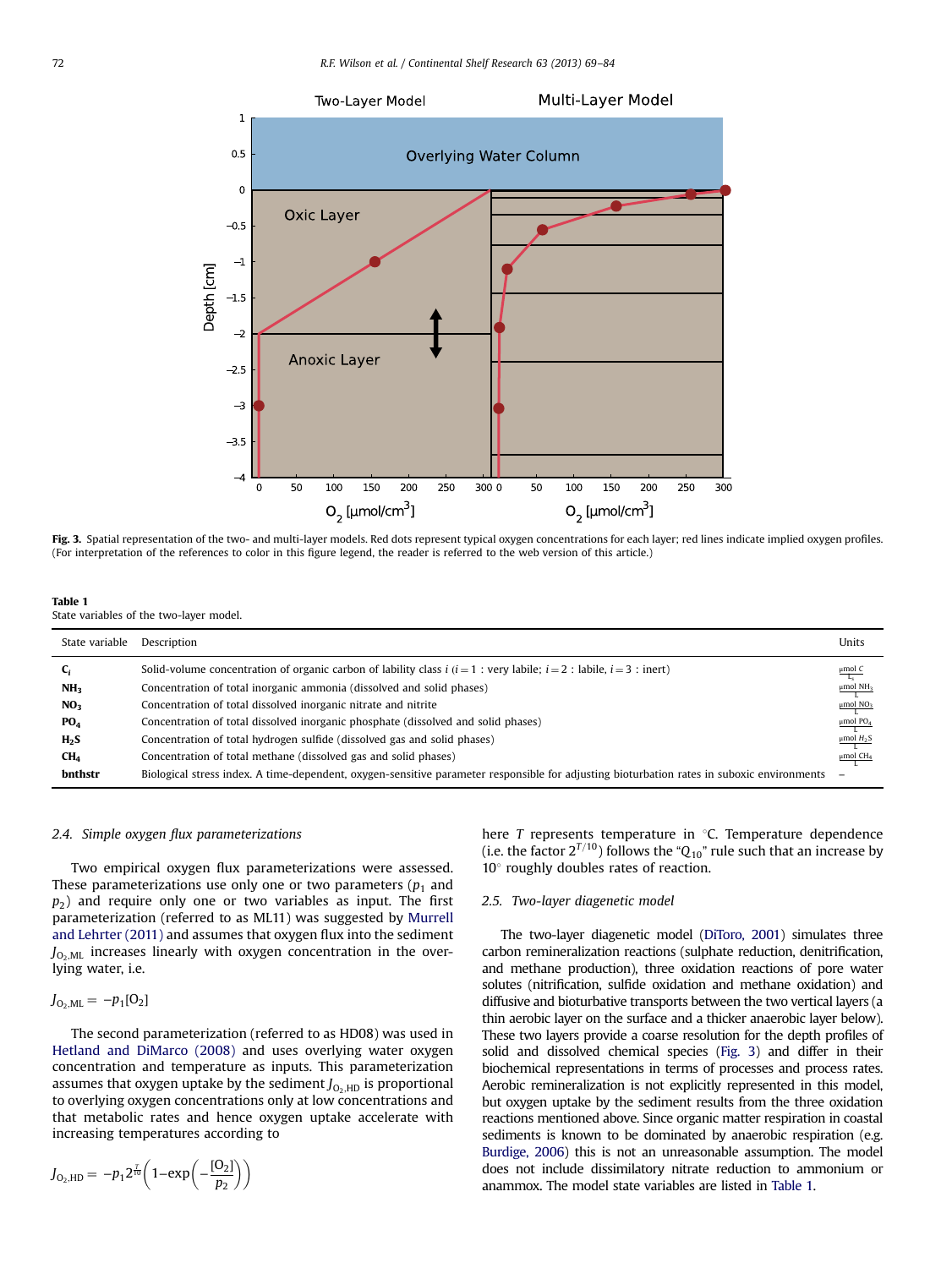The model represents carbon respiration with a specific rate constant  $r_{\text{met}}$  and temperature adjustment factor  $\theta_l$ for each of the three carbon lability classes  $[C]_l$  where  $l=1,...,3$ . The combined respiration rate is

$$
R_{\text{met}} = \sum_{l} r_{\text{met},l} \theta_l^{T-20} [C]_l
$$

The temperature adjustment factors increase the reaction rate by slightly over a factor of 2 for every 10  $\degree$ C increase. Remineralized ammonium and phosphate are released when carbon is consumed according to Redfield stoichiometry.

Denitrification rates are calculated separately in each layer, independent of the carbon respiration  $R_{\text{met}}$ . Two denitrification rates,  $R_{\text{dnf},i}$  (µmol NO3/cm<sup>3</sup>d), with *i*=1, 2 for the aerobic and anaerobic layers, are calculated as

$$
R_{\mathrm{dnf},i} = r_{\mathrm{dnf},i} \theta_{\mathrm{dnf}}^{T-20} [N O_3]_i
$$

where  $r_{\text{dnf},i}$  are rate parameters (1/d) and  $\theta_{\text{dnf}}^{T-20}$  is a dimensionless temperature adjustment factor.

The model assumes that carbon remineralization  $R_{\text{met}}$  is larger than the carbon-based denitrification rate at all times and that leftover carbon remineralization occurs either by sulphate reduction or methane production. Sulphate reduction is energetically more favorable, and usually sufficient sulphate is present to support it. The model calculates sulphate availability from the salinity of the overlying water column, and in the rare situation that this supply is insufficient, all remaining carbon consumption leads to methane production.

Nitrification only takes place in the aerobic model layer according to the equation

$$
R_{\text{nit}} = r_{\text{nit}} \theta_{\text{nit}}^{T-20} \frac{[\text{NH}_4]_1}{k_{\text{nit,NH}_4} \theta_{k,\text{nit,NH}_4}^{T-20} + [\text{NH}_4]_1} \frac{[O_2]_1}{k_{\text{nit,O}_2} + O_2}
$$

where  $R_{\text{nit}}$  is the nitrification rate ( $\mu$ mol N/cm<sup>3</sup>d),  $r_{\text{nit}}$  is the rate constant (1/d),  $[NH_4]_1$  is the aerobic layer's ammonium concentration (µmol N/cm<sup>3</sup>),  $k_{\text{nit},O_2}$  and  $k_{\text{nit},NH_4}$  are Michaelis–Menten parameters for oxygen and ammonium respectively ( $\mu$ mol/cm<sup>3</sup>), and  $\theta_{\rm nit}^{\rm T=20}$  and  $\theta_{k, \rm nit,NH_4}^{\rm T=20}$  temperature-dependence factors.

Hydrogen sulfide oxidation is governed by the equations

$$
R_{\text{H}_2\text{S}} = r_{\text{H}_2\text{S}} \theta_{\text{H}_2\text{S}}^{T-20} \frac{[\text{O}_2]_1}{K_{\text{H}_2\text{Sox},\text{O}_2}} [\text{H}_2\text{S}]
$$

and

$$
R_{\rm S} = r_{\rm S} \; \theta_{\rm H_2S}^{T-20} \frac{[\rm O_2]_1}{K_{\rm H_2Sox, O_2}} [\rm S]
$$

where  $R_{H_2S}$  and  $R_S$  are the sulfide oxidation rates for aqueous and solid phases, respectively, (units  $\mu$ mol O<sub>2</sub>/cm<sup>3</sup>d),  $r_{H_2S}$  and  $r<sub>S</sub>$  govern the reaction rate (units µmol  $O<sub>2</sub>/d$  cm<sup>3</sup>), [H<sub>2</sub>S] and [S] are the concentrations of aqueous hydrogen sulfide and solid

Table 2 State variables of the multi-layer model.

metal sulfides (units  $\mu$ mol S/cm<sup>3</sup>), K<sub>H<sub>2</sub>S;O<sub>2</sub> is a scaling factor</sub> (µmol  $O_2$ /cm<sup>3</sup>), and  $\theta_{H_2S}^{T-20}$  is a temperature adjustment factor.

Methane oxidation rates,  $R_{\text{CH}_4,0x}$  (units µmol  $C/\text{cm}^3$ d) are found using

$$
R_{\text{CH}_4,ox} = r_{\text{CH}_4,ox} \theta_{\text{CH}_4,ox}^{T-20} \frac{[O_2]_1}{k_{\text{CH}_4,ox} + [O_2]_1} [\text{CH}_4]
$$

where  $r_{\text{CH}_4,ox}$  is the specific rate constant,  $\theta_{\text{CH}_4,ox}^{T=20}$  is a temperature adjustment factor and  $k_{CH_4,0x}$  is a Michaelis–Menten parameter.

Some model state variable concentrations (most notably  $PO<sub>4</sub>$ ) exist in two phases, aqueous and solid, which are diffusively transported according to different parameters. In each layer the concentrations of both phases are redistributed every time step to ensure equilibrium according to  $\Pi_i = C_{i,s}/C_{i,aq}$  where  $C_{i,s}$  and  $C_{i, aq}$  are the concentrations of the solid and aqueous phases of chemical species  $i$ . In the case of PO<sub>4</sub> the partitioning parameter  $\Pi_{\rm PO_4}$  is sensitive to oxygen according to  $\Pi_{\text{PO}_4} = \pi_1 \pi_2^{(0)} \frac{1}{\sqrt{2}} \left[ \frac{1}{\sqrt{2}} \right] \times \left[ \frac{1}{\sqrt{2}} \right] \times \left[ \frac{1}{\sqrt{2}} \right]$  and<br> $\Pi_{\text{PO}_2} = \pi_2$  when  $[0,1 \leq 1] \times \left[ \frac{1}{\sqrt{2}} \right] \times \left[ \frac{1}{\sqrt{2}} \right]$  and  $\Pi_{\text{PO}_2}$  assumes that  $\Pi_{\text{PQ}_4} = \pi_1$  when  $[O_2] \leq [O_2]_{\text{crit}}$  The two-layer model assumes that oxygen concentrations achieve steady state at every time step and iteratively solves for the steady state oxygen demand and concentrations. All of the sediment source and sink terms are calculated during this iterative process. For more details see [DiToro \(2001\)](#page-14-0) and [Wilson \(2011\).](#page-15-0)

### 2.6. Multi-layer diagenetic model

The multi-layer diagenetic model of [Soetaert \(1996a,1996b\)](#page-15-0) divides the sediment into multiple layers in order to explicitly resolve the depth profiles of chemical species ([Fig. 3\)](#page-3-0). The original model includes organic carbon,  $O_2$ ,  $NO_3$ ,  $NH_4$ , and ODU (oxygen demand units, i.e. any highly reduced chemical such as  $H_2S$ ) as state variables, but was modified for this study to also include solid and aqueous phases of PO<sub>4</sub>. The model calculates rates of carbon metabolism (aerobic, denitrification and anaerobic), porewater oxidation (nitrification and oxidation of ODUs), and diffusive and bioturbative fluxes. Similar to the two-layer model, dissimilatory nitrate reduction and anammox are not included. The timeand space-dependent concentrations of all model state variables (listed in Table 2) are described by differential equations that are solved by finite differences approximations. Thus, model concentrations are not necessarily in equilibrium at all times.

Organic carbon is represented by two lability classes, one more and one less reactive, and is respired with a decay rate of

$$
R_{\text{met}} = \sum_{l} r_{\text{met},l} [C]_l \theta_{\text{met},l}^{T-20}
$$

where  $r_{\text{met},l}$  is the maximum rate constant for carbon lability class  $l$ and  $\theta_{\text{met}}$  is a temperature adjustment factor.

Similar to the two-layer model the total carbon consumption rate is calculated for each layer and partitioned between three

| State<br>variable | Description                                                                                                                                                                                                                 | Units                                        |
|-------------------|-----------------------------------------------------------------------------------------------------------------------------------------------------------------------------------------------------------------------------|----------------------------------------------|
| $\mathbf c$       | Solid-volume concentration of organic carbon of lability class $i$ $(i = 1 :$ inert; $i = 2 :$ labile)                                                                                                                      | $rac{\mu \text{mol C}}{L_s}$                 |
| $\mathbf{0}_2$    | Porewater concentration of dissolved oxygen                                                                                                                                                                                 | $\frac{\mu \text{mol O}_2}{L_{\text{pw}}}$   |
| NH <sub>3</sub>   | Porewater concentration of dissolved inorganic ammonia                                                                                                                                                                      | $\frac{\mu \text{mol NH}_3}{L_{\text{pw}}}$  |
| NO <sub>3</sub>   | Porewater concentration of dissolved inorganic nitrate and nitrite                                                                                                                                                          | $\frac{\mu \text{mol NO}_3}{L_{\text{pw}}}$  |
| <b>ODU</b>        | Oxygen demand units, a placeholder for one or more reduced end-products of an anaerobic Cmetabolism (i.e. H <sub>2</sub> S, CH <sub>4</sub> , metal sulfides etc.).<br>Transported as an aqueous phase within the porewater | $\frac{\mu \text{mol O}_2}{L_{\text{pw}}}$   |
| PO <sub>4pw</sub> | Porewater concentration of dissolved inorganic phosphate                                                                                                                                                                    | $\mu$ mol PO <sub>4</sub><br>$L_{\text{pw}}$ |
| $PO_{4s}$         | Solid-volume concentration of inorganic phosphate precipitate                                                                                                                                                               | $rac{\mu mol}{L_s}$ PO <sub>4</sub>          |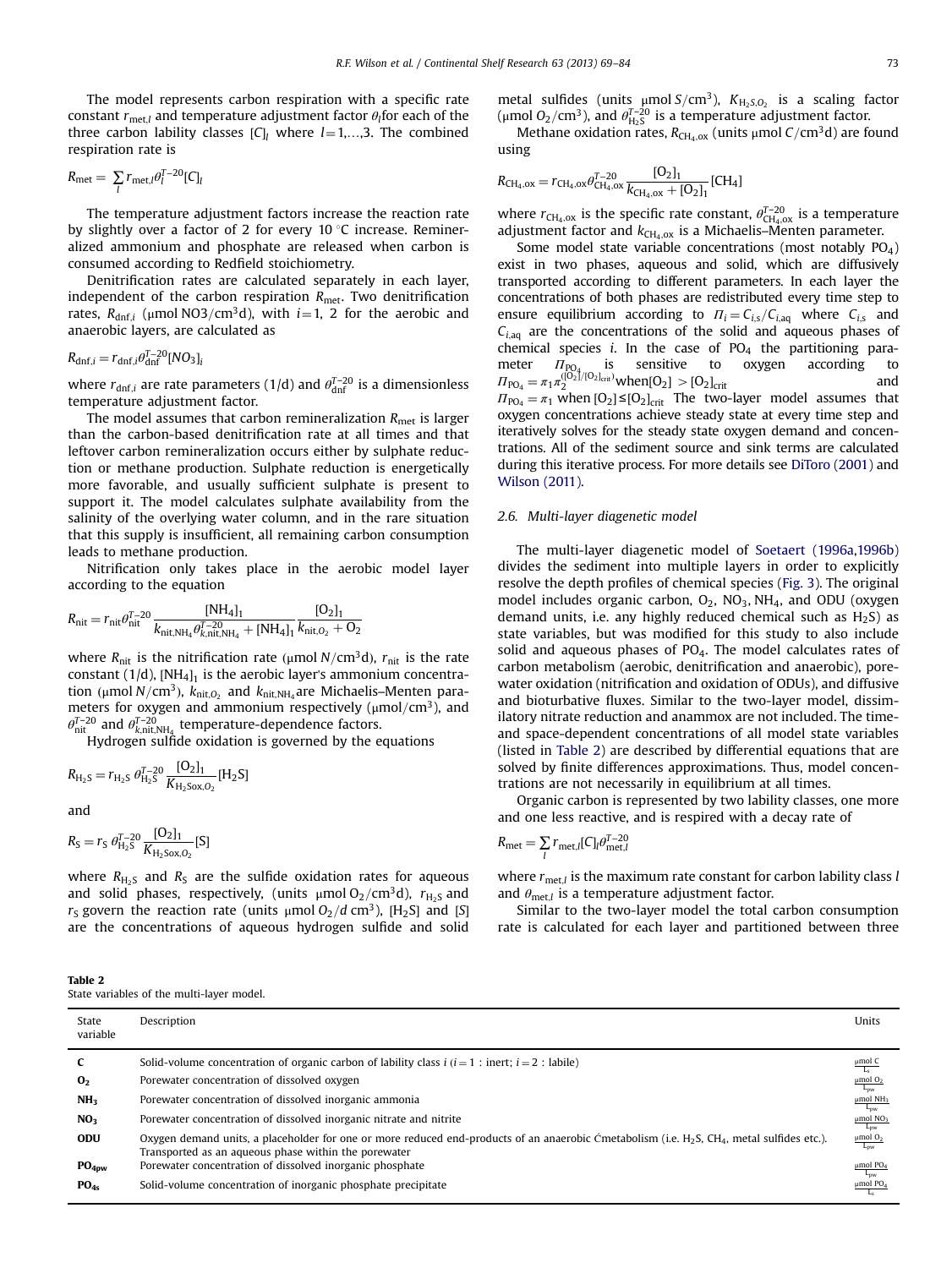<span id="page-5-0"></span>remineralization pathways (aerobic, denitrification and other anaerobic) according to the availability of reactants by calculating limitation terms for each metabolism as

$$
lim_{\text{aer}} = \frac{[O_2]}{[O_2] + k_{\text{aer}, O_2}},
$$

$$
lim_{\text{dnf}} = \frac{[NO_3]}{[NO_3] + k_{\text{dnf},NO_3}} \frac{k_{\text{dnf},O_2}}{[O_2] + k_{\text{dnf},O_2}} \,,
$$

$$
lim_{anox} = \frac{k_{anox,NO_3}}{[NO_3] + k_{anox,NO_3}} \frac{k_{anox,O_2}}{[O_2] + k_{anox,O_2}}
$$

and

 $\sum$ lim = lim<sub>aer</sub> + lim<sub>dnf</sub> + lim<sub>anox</sub>

where  $k_{\text{aer},O_2}$ ,  $k_{\text{dnf},O_2}$ ,  $k_{\text{dnf},NO_3}$ ,  $k_{\text{anox,NO}_3}$ , and  $k_{\text{anox,O}_2}$  are Michaelis– Menten parameters. The model assigns the fractions of decomposed carbon,  $R_{\text{met}}(lim_{\text{aer}}/\Sigma lim)$ ,  $R_{\text{met}}(lim_{\text{dinf}}/\Sigma lim)$  and  $R_{\text{met}}(lim_{\text{anox}}/\Sigma lim)$ to aerobic remineralization, denitrification and other anaerobic remineralization, respectively.

Pore water oxidization reactions are controlled with a maximum rate constant and a Michaelis-Menten parameter. For nitrification

$$
R_{\rm nit} = r_{\rm nit}[\text{NH}_4] \frac{[\text{O}_2]}{[\text{O}_2] + k_{\text{O}_{2,\rm nit}}},
$$

where  $r_{\text{nit}}$  is the maximum nitrification rate and  $k_{\text{O}_{2,\text{nit}}}$  the halfsaturation constant. Oxidation of ODU is handled the same way as

$$
R_{\text{ODU}_{\text{ox}}}=r_{\text{ODU}_{\text{ox}}}[ \text{ODU}] \frac{[O_2]}{[O_2]+k_{\text{ODU}_{\text{ox}}O_2}}
$$

The multi-layer model was modified to additionally represent the dynamics of  $PO_4$ . When organic matter is remineralized,  $PO_4$  is released according to the Redfield ratio. As in the two-layer model, PO<sub>4</sub> is represented in solid and aqueous forms, and re-equilibrated every time step to satisfy  $\Pi_{PQ_4} = PQ_{4s}/PO_{4aq}$  where PO<sub>4s</sub> and PO<sub>4aq</sub> are the concentrations of solid and aqueous phosphate, and  $\Pi_{PQ_4}$  is the equilibrium constant. This constant is sensitive to oxygen and evaluated every time step using three parameters,  $\pi_1$ ,  $\pi_2$  and  $[O<sub>2</sub>]<sub>crit</sub>$  as

$$
\Pi_{\text{PO}_4} = \pi_1 \pi_2^{([O_2]/[O_2]_{\text{crit}})} \text{when}[O_2] > [O_2]_{\text{crit}}
$$

and

 $\Pi_{\text{PO}_4} = \pi_1$  when $[O_2] \leq [O_2]_{\text{crit}}$ .

### 2.7. POM flux parameterizations

During the eutrophication experiment no observations of the depositional flux of particulate organic matter (POM flux) were made. Since the depositional flux is a necessary input for both layered models it was parameterized. Four parameterization methods were tested:

 Method A follows [DiToro \(2001\)](#page-14-0) in assigning a constant POM flux to each mesocosm over the entire 2.5 year

simulation, i.e.

 $J_{\text{POM}} = \text{const.}$ 

• In method B the POM deposition scales in direct proportion to chlorophyll concentrations in the overlying water, i.e.,

$$
J_{\rm POM} = p_{\rm chla}[\text{Chl}],
$$

where  $p_{\text{chla}}$  is a constant.

• In method C the POM flux varies linearly with the chlorophyll of diatoms and other phytoplankton, approximating the relative fractions from algal abundance counts as

$$
J_{\text{POM}} = \frac{p_{\text{dia}} A_{\text{dia}} + p_{\text{other}} (A_{\text{tot}} - A_{\text{dia}})}{A_{\text{tot}}},
$$

where  $A_{dia}$  is the diatomaceous algal count, and  $A_{tot}$  the total algal count and  $p_{\text{dia}}$  and  $p_{\text{other}}$  are constants.

• In method D the POM flux was constructed from a linear combination of chlorophyll-a and zooplankton biomass as

 $J_{\text{POM}} = p_{\text{ch}}[\text{Chl}] + p_{\text{zo}}[\text{zo0}],$ 

where again  $p_{\text{chl}}$  and  $p_{\text{zoo}}$  are constants.

The constants in these parameterizations were determined by nonlinear optimization as described below.

### 2.8. Optimization methods and experiments

The misfit between models and observations was quantified with a cost function,

$$
F(\vec{p}) = \sum_{m=1}^{M} \frac{1}{D} \sum_{d=1}^{D} \frac{1}{S_d} \sum_{i=1}^{I_m} \frac{(X_{m,d,i}^{mod}(\vec{p}) - X_{m,d,i}^{obs})^2}{\sigma_{m,d}^2},
$$

where  $X_{m,d,i}^{obs}$  are the available observations  $(i = 1, ... I_m)$  for meso-<br>cosm m and observation type d,  $X^{mod}(n)$  are the corresponding cosm *m* and observation type *d*,  $X_{m,d}^{\text{mod}}(p)$  are the corresponding<br>model outputs which depend on the input parameter set *m*  $M = \Omega$ model outputs which depend on the input parameter set  $p$ ;  $M = 9$ <br>is the number of mesocosms,  $D - A$  is the number of different data is the number of mesocosms,  $D = 4$  is the number of different data types  $d \in \{J_{O_2}, J_{NO_3}, J_{NH_4}, J_{PO_4}\}\$ ,  $I_m$  is the number of observations for each data type and mesocosm,  $S_d$  is a weight for each data type and  $\sigma_{m,d}^2$  is the uncertainty of a given observation. The weights  $S_d$ can be thought of as normalization between data types (accounting for different units and magnitudes of fluxes) and were chosen so that each data type contributes equally to the cost function value of the baseline simulation of the two-layer model. Inclusion of the uncertainties  $\sigma_{m,d}^2$  guarantees that uncertain observations contribute less to the cost function than more precise observations. This ensures, for example, that the highly uncertain nitrate, ammonium and phosphate fluxes in the most eutrophic mesocosms (16  $\times$  and 32  $\times$  ) are not overrepresented. The weights and uncertainties are given in Table 3.

The cost function  $F(\vec{p})$  can be algorithmically minimized with nect to the parameter set  $\vec{p}$  (also referred to as optimization) respect to the parameter set  $\vec{p}$  (also referred to as optimization) using a number of different techniques. The parameter set that represents the minimum of the cost function (i.e. results in the smallest misfit between observations and model) is referred to as the optimal parameter set. The cost function value of the optimal parameters is a useful diagnostic for comparing the different

Table 3

Weights and uncertainties used for cost calculation according to mesocosm and datatype. Uncertainties are from [Kelly et al. \(1985\).](#page-15-0)

| Datatype $(d)$            | эd   | $\mathsf{C}$ 01.d<br>σ | $\sigma$ <sup>-</sup> C <sub>05</sub> .d | $\sigma$ <sup>-</sup> $C08,d$ | $\sigma$ <sup>-</sup> 01X.d | $\sigma$ 02X.d | $\sigma$ <sup>-</sup> 04X.d | σ.<br>08X.d | $\sigma$ <sup>2</sup> 16X.d | $\sigma^2$ 32X.d |
|---------------------------|------|------------------------|------------------------------------------|-------------------------------|-----------------------------|----------------|-----------------------------|-------------|-----------------------------|------------------|
| $\mathbf{J}$ <sub>0</sub> | 53.  | 0.053                  | 0.065                                    | 0.053                         | 0.221                       | 0.054          | 0.122                       | 0.218       | 1.097                       | 1.116            |
| $J_{NO_3}$                | 30.  | 0.036                  | 0.036                                    | 0.036                         | 0.028                       | 0.072          | 0.120                       | 1.164       | 2.328                       | 3.377            |
| $J_{P_4}$                 | 107. | 0.009                  | 0.009                                    | 0.010                         | 0.012                       | 0.010          | 0.009                       | 0.125       | 0.086                       | 0.058            |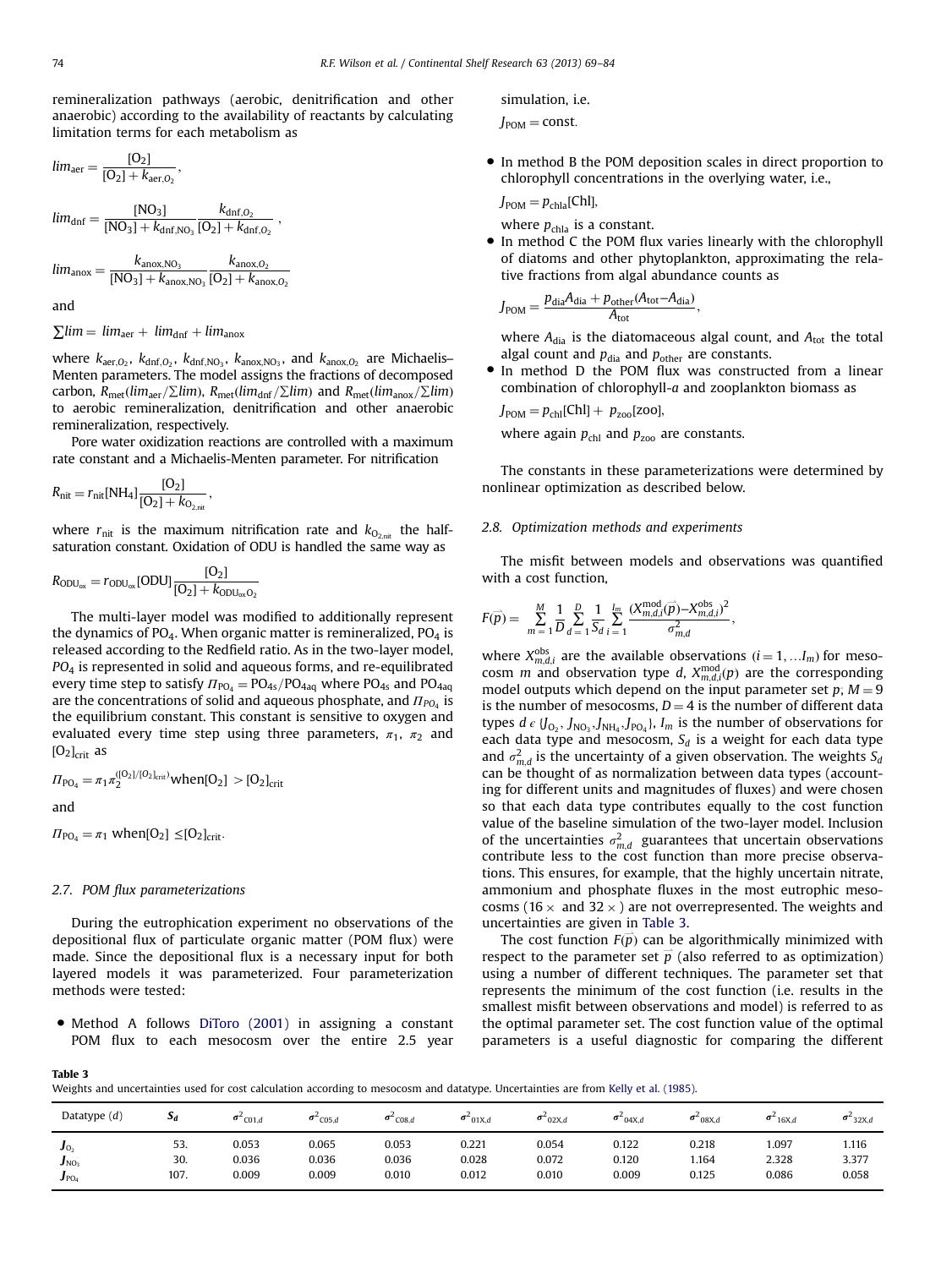models. The uncertainty in the optimal cost function value due to observational errors was estimated with the help of a Monte Carlo analysis as in [Bagniewski et al. \(2011\).](#page-14-0) For this purpose the observations were perturbed by adding random noise to each data point drawn from normal distributions with a mean of zero and a standard deviation equal to the standard error of the corresponding observation. 1000 such randomly perturbed data sets were created, the corresponding cost function values computed and the resulting standard deviations calculated. These standard deviations are reported along with the optimal cost function values. Baseline parameter values (i.e. the initial guess for optimization) for the two- and multi-layer models were taken from their original publications ([Soetaert et al., 1996b;](#page-15-0) [DiToro, 2001\)](#page-14-0).

In all optimizations time-dependent model simulations were performed repeatedly for each mesocosm over the 2.5-year duration of the experiment. In these simulations each mesocosm was initialized with the final state of a multi-year simulation for control mesocosm C1 in order to ensure that a dynamic steady state had established.

First, the depositional flux parameterizations (methods A through D) were optimized using a gradient descent algorithm. All methods (A–D) were optimized for the two-layer model. For methods B, C and D two sets of optimizations were performed, one where the same parameters were applied across all mesocosms (referred to as joint optimizations) and one where each mesocosm had its own parameter set (referred to as individual optimizations). Note that method A assumes a different constant for each mesocosm and thus should be considered an individual optimization. As will be described below, methods C and D performed poorly and thus were not used further. Then the depositional flux parameterizations A and B were optimized (the latter individually and jointly) for the multi-layer model using an evolutionary algorithm ([Mattern, 2008](#page-15-0); [Wood et al., in review](#page-15-0)). The best depositional flux parameterization was chosen and used in the remaining optimization experiments for the two-layer and multilayer models.

In preparation for optimization of the model parameters, the curvature of the cost function with respect to changes in parameter values was analyzed surrounding the baseline parameter set and the ten most sensitive model parameters were determined. These 10 model parameters along with the nine POM flux input parameters were then optimized to fit the model-predicted sediment fluxes to observed oxygen, ammonium, nitrate and phosphate fluxes. These optimizations used the genetic algorithm for both, the two-layer and the multi-layer model. In addition the two simple oxygen flux parameterizations were optimized using a standard nonlinear least squares routine.

### 3. Results

### 3.1. Depositional flux optimizations

The depositional flux of particulate organic matter was parameterized according to four different methods that are defined in [Section 2.7](#page-5-0) and were optimized for the two-layer model as described in [Section 2.8.](#page-5-0) Parameterizing the POM flux as a constant (method A) resulted in a minimum cost of  $0.940\pm$ 0.036, which is the smallest misfit achieved by any parameterization. The other three parameterizations (B, C and D) estimate POM fluxes using a qualitatively different approach, scaling the POM flux by water column biomass observations. The minimum costs for the joint optimizations of methods B, C and D are  $1.71 + 0.053$ , 1.51  $\pm$  0.047 and 1.51  $\pm$  0.047, respectively. The minimum costs for the individual optimizations of methods B, C and D are  $1.13\pm$ 0.041, 1.10  $\pm$  0.040 and 1.37  $\pm$  0.045, respectively. As expected, the jointly optimized parameterizations produced larger costs than the individual optimizations, which have more free parameters and thus more degrees of freedom that can be utilized in the optimization process. The resulting overall mean POM fluxes are shown in Fig. 4 and their parameter values are listed in Table 4.

When comparing the optimal depositional fluxes for the different parameterization methods it appears that some methods are more sensitive to nutrient load than others. According to method A depositional fluxes vary by less than a factor of 2 between the least eutrophic 1x and the most eutrophic  $32 \times$  mesocosms (Fig. 4), which seems unrealistic given that the latter receives 32 times more nutrients. Jointly optimized flux parameterizations B, C, and D showed a stronger sensitivity with depositional fluxes in the  $32 \times$ mesocosm being 8-fold larger than in  $1 \times$ . This is a direct consequence of the increase in water column biomass along the eutrophication gradient; biomass is 8-fold larger in the  $32 \times$  mesocosm compared to the controls. However, when these same parameterizations were individually optimized, their sensitivity to eutrophication more closely matched that of method A with POM fluxes varying by little over a factor of 2 between mesocosms.

Method A was always optimized individually, requiring a total of nine parameters. Since jointly implemented methods B, C, and D used only one or two parameters, it is possible that method A leads to a smaller misfit between model and observations simply because of over-fitting, and that the models with fewer parameters are actually to be preferred. More generally stated, the objective of the parameterizations was not necessarily to produce



Fig. 4. Mean depositional flux predicted by optimized parameterization A and by jointly (a) and individually (b) optimized methods B, C and D.

Table 4

Parameter values for optimized depositional flux parameterizations A, B, C and D (A was optimized individually, the other three jointly). Unit of  $p_{\text{const}}$  is  $\mu$ mol C/cm<sup>2</sup> yr. Unit of  $p_{\text{chla}}$ ,  $p_{\text{dia}}$  and  $p_{\text{other}}$  is  $(\mu \text{mol } C/\text{cm}^2 \text{yr}) \times (L/\mu g \text{Chla})$ . Unit of  $p_{\text{zoo}}$  is  $(\mu \text{molC/cm}^2 \text{yr}) \times (L/\mu \text{gZoopl}).$ 

| Method          | A                  | в          | C                |             | D                |               |
|-----------------|--------------------|------------|------------------|-------------|------------------|---------------|
| Parameter       | $p_{\text{const}}$ | $p_{chla}$ | $p_{\text{dia}}$ | $p_{other}$ | $p_{\text{dia}}$ | $p_{\rm zoo}$ |
| Joint           |                    | 3.38       | 2.408            | 0.251       | 2.53             | 0.23          |
| CO <sub>1</sub> | 862.1              | 11.23      | 11.50            | 5.45        | $-0.19$          | 0.65          |
| <b>CO5</b>      | 876.7              | 10.39      | 12.36            | 4.53        | $-0.18$          | 0.64          |
| <b>CO8</b>      | 1014.2             | 11.57      | 11.54            | 4.47        | 0.16             | 1.51          |
| $01 \times$     | 1783.4             | 8.43       | 10.91            | 4.51        | 0.12             | 2.12          |
| $02 \times$     | 1192.5             | 4.74       | 4.79             | $-4.07$     | 1.28             | 0.30          |
| $04 \times$     | 1703.1             | 3.31       | 7.33             | 4.09        | 2.24             | 0.14          |
| $08 \times$     | 2429.8             | 6.71       | 2.13             | 4.35        | 0.84             | 1.80          |
| $16 \times$     | 2462.2             | 2.56       | 1.66             | 3.54        | 1.07             | 0.26          |
| $32 \times$     | 2667.0             | 1.88       | 8.20             | 2.64        | 0.93             | 1.18          |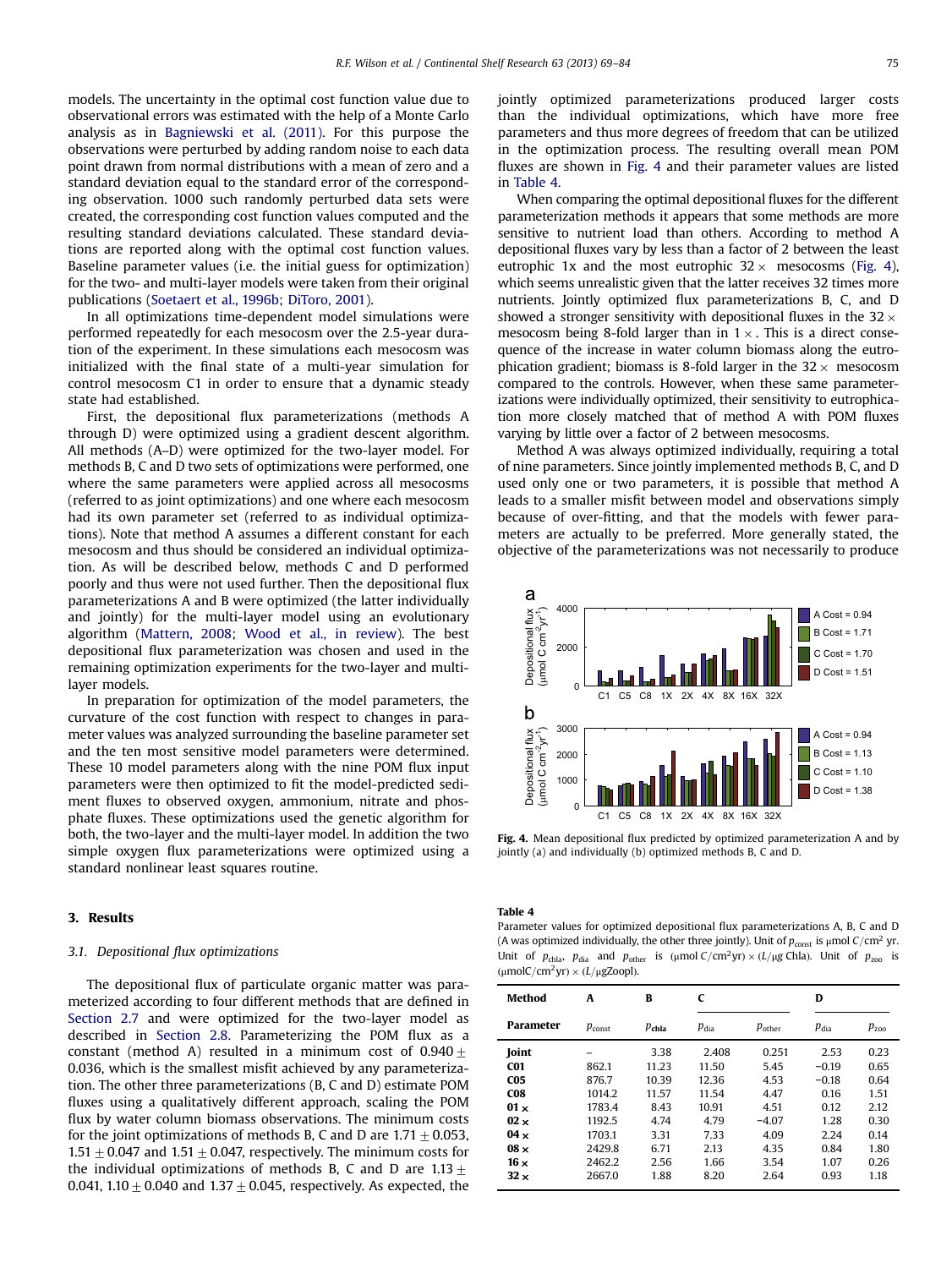### <span id="page-7-0"></span>Table 5

Two-layer model f-tests comparing depositional flux parameterization A against the simpler parameterizations  $B_{joint}$ ,  $C_{joint}$ , and  $D_{joint}$ .



Fig. 5. Rate of carbon remineralization in the sediment plotted over temperature. Rates were calculated as described in [Section 2.3.](#page-2-0)

the best fit, but to find the most parsimonious one. The relative parsimony of method A against the other methods was tested with the help of an  $f$ -test, which can check if additional parameters are justified [\(Soetaert, 1996a,1996b](#page-15-0); [Berg et al., 1998](#page-14-0)). An f-value, calculated from the cost values and numbers of parameters for each parameterization pair, was compared against the critical value of its  $f$ -distribution. An  $f$ -value that exceeds the critical value indicates that the extra parameters are justified by the improved fit. The results of the  $f$ -tests are shown in Table 5. For all three pairs, the f-value was much larger than the corresponding critical value, indicating that the extra parameters of method A produced a statistically significant improvement in the modeldata fit.

It should be noted that optimization of the flux parameterizations did not always generate meaningful parameter values. Individual optimizations of methods C and D sometimes resulted in negative parameters implying a correlation between the presence of water column phytoplankton or zooplankton, and the removal of organic matter from the sediments. This is clearly in contradiction to the rationale of the parameterizations and illustrates that although individually optimized methods C and D produced smaller cost functions than the joint parameterizations, this was only a result of the optimizer exploiting the extra degrees of freedom.

All the optimizations described so far were for the two-layer model. In addition, the depositional flux parameterization A and joint and individual parameterization B was optimized for the multi-layer model. (Since methods C and D performed poorly in the optimization of the two-layer model, it was not used further in the multi-layer model.) Method A generated a cost of  $0.78\pm0.036$ ,



Fig. 6. Carbon remineralization rates of the baseline and optimized two-layer and multi-layer models and reaction rate estimates based on the observations (as described in [Section 2.3](#page-2-0)). The simulated rates were integrated vertically (from sediment surface to 40 cm depth).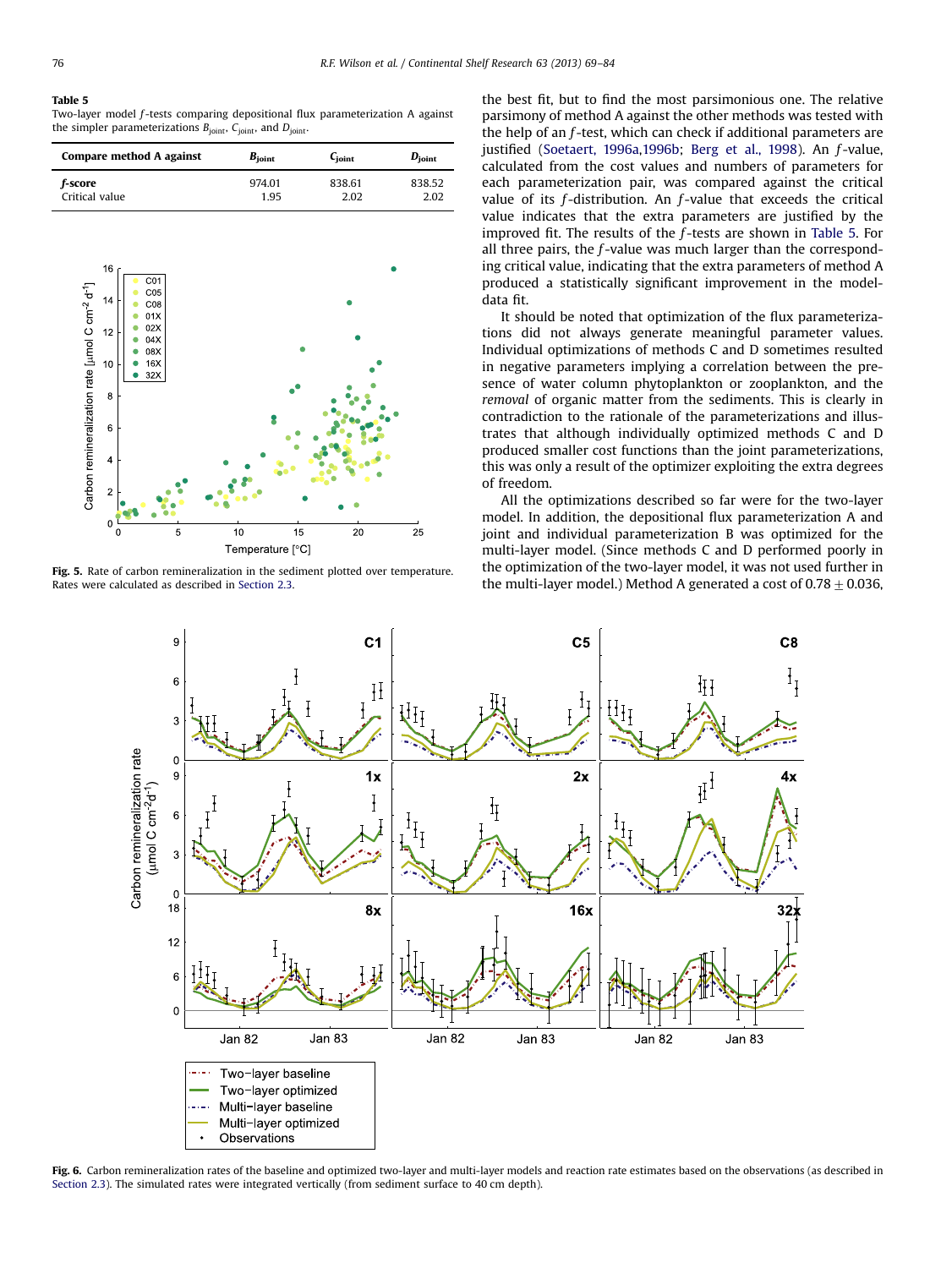<span id="page-8-0"></span>again smaller than the individually optimized method B, which scored 0.89  $\pm$  0.040. Jointly optimized method B performed worse, scoring  $0.99 + 0.043$ .

Since method A yields the best model-data fits (smallest cost function values) for both models and does not appear to overfit the observations based on the f -tests it was used to generate depositional fluxes for both sediment models for the remainder of this study.

### 3.2. Sediment model parameter optimizations

The two-layer and the multi-layer diagenetic models were optimized as described in [Section 2.8](#page-5-0). The cost function was scaled such that the initial cost for the two-layer model (i.e. the cost for the baseline parameters set) is equal to 1. Optimal cost function values smaller than 1 thus indicate a better fit than the two-layer model with baseline parameters. The optimized parameters are listed in Supplementary [Tables A and B](#page-14-0).

For its optimal parameter set the cost function value of the twolayer model is  $0.86\pm0.039$ , which is significantly larger than the corresponding cost function value of the multi-layer model of  $0.71\pm0.036$ . (We consider two cost function values to be significantly different if they are outside of each other's uncertainty range.) The cost contributions of the nitrate and phosphate fluxes are not significantly different between both models with a nitrate flux contribution of  $0.15\pm0.03$  and  $0.13\pm0.02$  and a phosphate contribution of  $0.23\pm$ 0.02 and  $0.21 + 0.02$  for the two-layer and multi-layer models, respectively. However, the multi-layer model has a significantly smaller cost contribution from the oxygen flux of  $0.17 \pm 0.008$ compared to the two-layer model with  $0.23\pm0.009$  and a slightly

smaller cost contribution from the ammonium flux of  $0.20 \pm 0.01$ compared to the two layer model with  $0.24\pm0.02$ .

Since the sediment–water fluxes of oxygen and inorganic nutrients are largely driven by remineralization of organic carbon in the sediments, the simulated carbon remineralization rate is shown for the baseline and optimized simulations in [Fig. 5](#page-7-0) along with the observation-based estimates (see [Section 2.3\)](#page-2-0). Carbon remineralization shows a pronounced seasonal cycle, the amplitude of which increases along the eutrophication gradient. The seasonal cycle appears to be driven by temperature as illustrated in [Fig. 6,](#page-7-0) where the observation-based estimates of carbon remineralization are plotted over temperature. Despite constant depositional fluxes of organic matter, the simulations reproduce the seasonal cycle (carbon remineralization is temperaturedependent in both models) and the increase in maximum fluxes across the eutrophication gradient (changes in mean remineralization fluxes roughly scale with changes in depositional fluxes). The only systematic difference between both models is that the optimized multi-layer model consistently predicts smaller rates than the two-layer model (except for brief periods in the  $4 \times$  and  $8 \times$  mesocosms).

Simulated and observed sediment–water fluxes of oxygen and inorganic nutrients are shown in Figs. 7–[10](#page-10-0) for the baseline and optimized simulations of both sediment models. The observed and simulated oxygen fluxes (Fig. 7) are anti-correlated with the carbon remineralization rates with largest sediment uptake of oxygen occurring in summer. The simulated oxygen fluxes are remarkably similar for both models, except for the  $8 \times$  mesocosm, where the multi-layer model agrees notably better with the observations.



Fig. 7. Observed and simulated benthic oxygen fluxes. Simulated fluxes from baseline and optimized layered models and from optimized parameterizations are shown.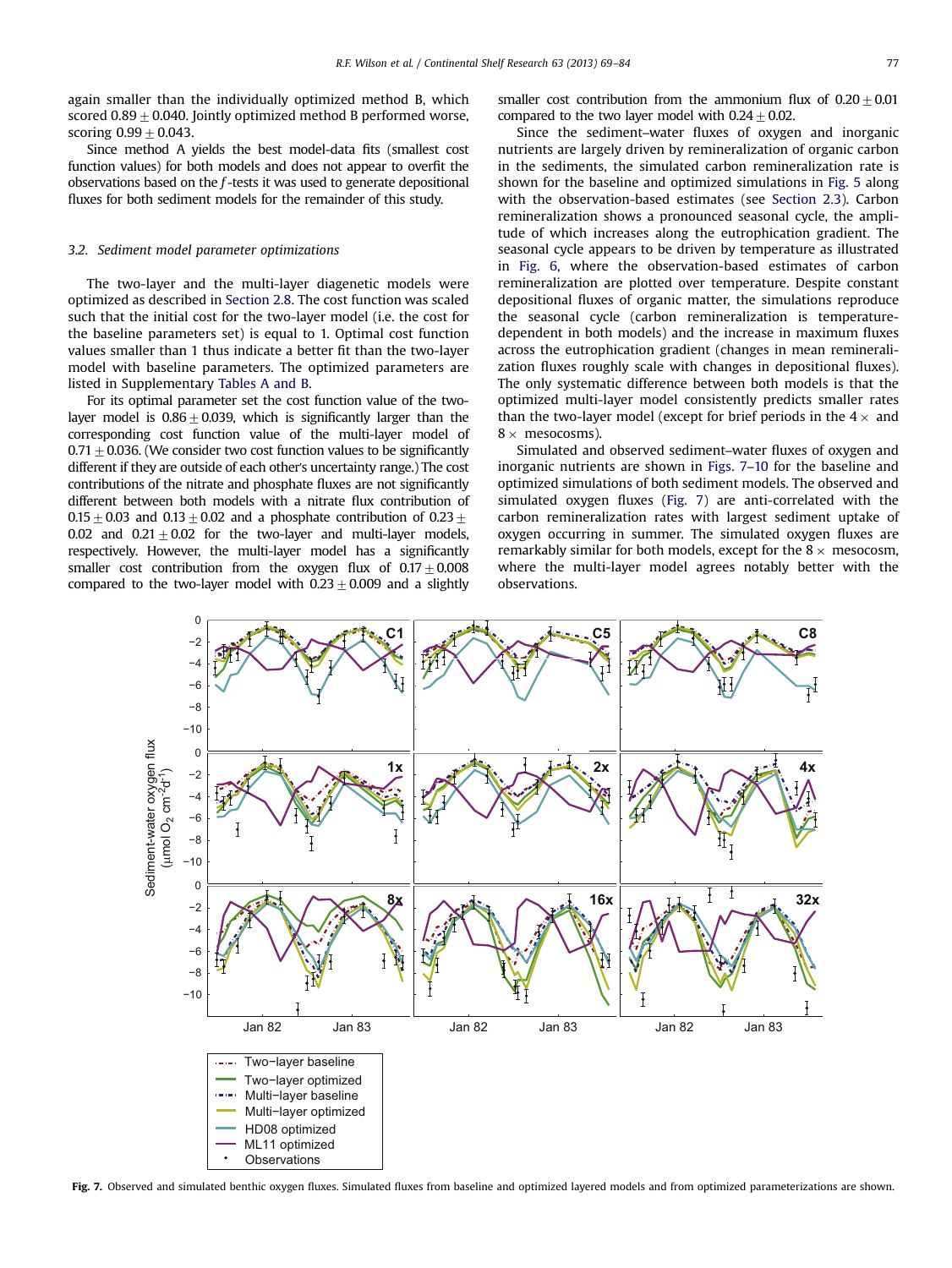<span id="page-9-0"></span>

Fig. 8. Sediment–water fluxes of ammonium from the baseline and optimized two-layer and multi-layer models and observations.

The observed and simulated ammonium fluxes (Fig. 8) exhibit the same seasonal variations as the carbon remineralization rates and are generally directed out of the sediment. In winter, ammonium uptake by the sediment is observed in the  $8 \times$ ,  $16 \times$  and  $32 \times$  mesocosms, although the uncertainties on these fluxes are much larger for the latter two. While both optimized models successfully capture the magnitude and seasonality of the observed fluxes, only the multi-layer model reproduces the negative fluxes in the most eutrophic mesocosms.

Observed phosphate fluxes [\(Fig. 9](#page-10-0)) generally follow the same seasonal signal as carbon remineralization and in the less eutrophic mesocosms both sediment models capture this behavior well. In the  $16 \times$  and  $32 \times$  mesocosms, there appear to be some abrupt changes in the observed fluxes that both optimized models represent differently.

Observed nitrate fluxes [\(Fig. 10\)](#page-10-0) show the least distinctive pattern with relatively constant fluxes out of the sediments in the controls and  $1 \times$  mesocosm and fluxes fluctuating around zero in the more eutrophic mesocosms. Both models reproduced these fluxes well as indicated by the relatively small cost contribution of the nitrate fluxes to the overall cost (see above).

For completeness sake we show the simulated and observationbased denitrification rates in [Fig. 11](#page-11-0). Both models tend to underestimate the amplitude of seasonal variations in the observationbased estimates and underestimate the maxima in summer in the controls and  $1 \times$  to  $4 \times$  mesocosms. In the  $8 \times$  to  $24 \times$  mesocosms the rate estimates come with large uncertainties; given these both models agree well with the observation-based estimates. One small but systematic difference between both models, that is notable in the controls and the  $1 \times$  to  $4 \times$  mesocosms, is that the multi-layer model represents the shape of the annual cycle correctly with largest denitrification fluxes in the summer, while the two-layer model is predicting the largest fluxes in winter. However, the magnitude of this signal is small.

### 3.3. Oxygen flux parameterizations

Two simple oxygen flux parameterizations were fit to the observations: ML11 which simply assumes a linear dependence of sediment oxygen uptake on oxygen concentrations in overlying water, and HD08, which assumes a saturating response of sediment oxygen uptake and a temperature dependence. The resulting oxygen fluxes are shown in [Fig. 7](#page-8-0) along with the model-simulated and observed fluxes.

The oxygen cost contributions for the parameterizations are  $0.62 \pm 0.01$  for ML11 and  $0.22 \pm 0.01$  for HD08. The misfit of the HD08 parameterization is larger than the multi-layer model  $(0.17 \pm 0.008)$ , but similar to the two-layer model  $(0.23 \pm 0.009)$ . However, the misfit of the ML11 parameterization is large. As can be seen in [Fig. 7](#page-8-0), the seasonal cycle of oxygen fluxes predicted by this parameterization is out of phase with that in the observations.

The reason why ML11 is ill suited for the MERL system is that its oxygen concentrations are typically well above 100 mmol  $O_2$  m<sup>-3</sup> and thus in the range where one would not expect oxygen limitation of the sediment oxygen consumption rate. Furthermore, sediment oxygen uptake rates in the mesocosms are smallest when oxygen concentrations are highest ([Fig. 12\)](#page-11-0), which is a direct consequence of the seasonal variations described above (in summer carbon remineralization rates are highest while oxygen solubility and thus dissolved oxygen concentrations are lowest).

The HD08 parameterization produces a much better fit simply because of its temperature dependence. The parameter controlling the oxygen dependence is inconsequential and essentially unconstrained by the observations [\(Fig. 12\)](#page-11-0).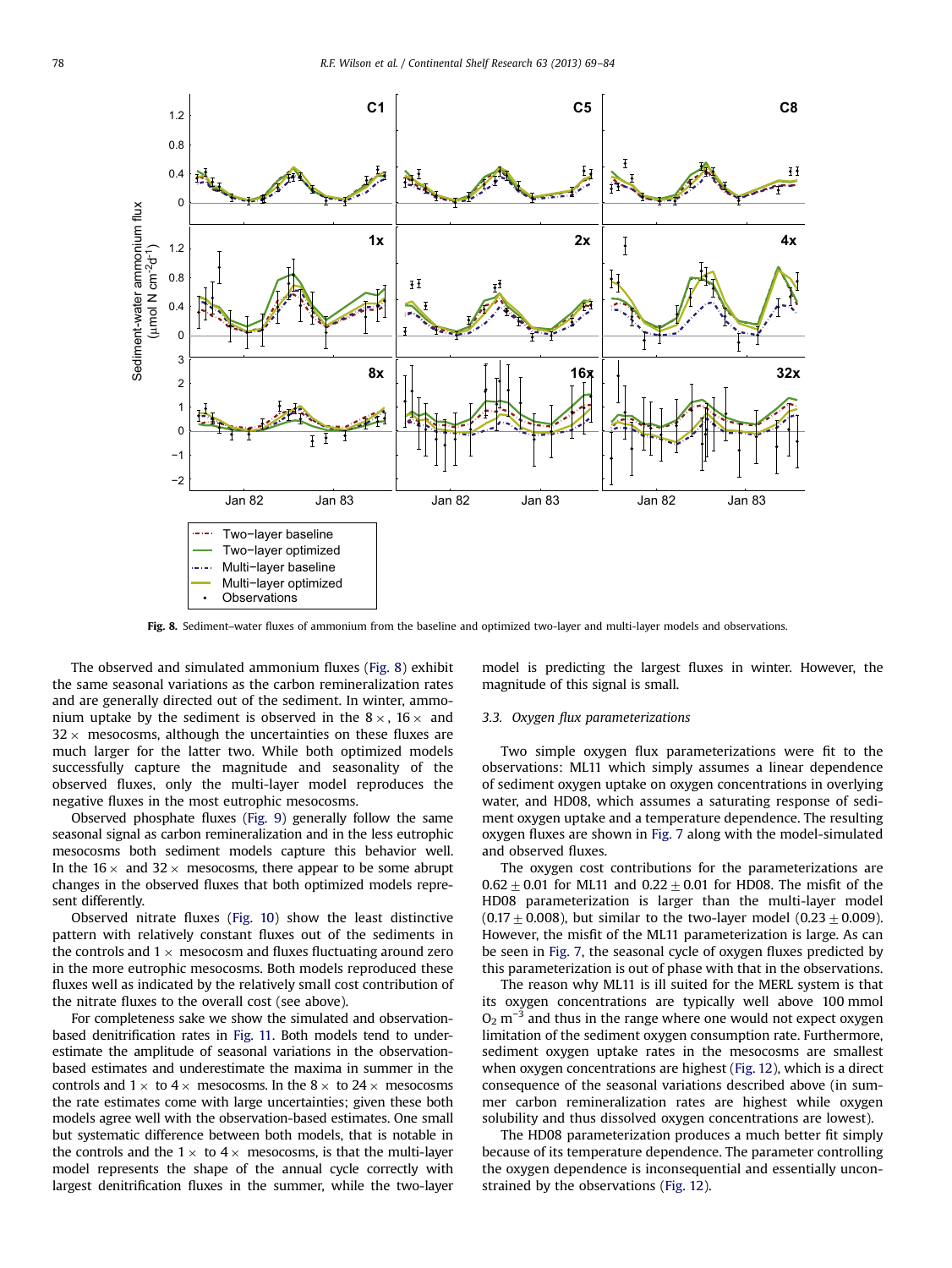<span id="page-10-0"></span>

Fig. 10. Like [Fig. 8](#page-9-0) but for nitrate flux.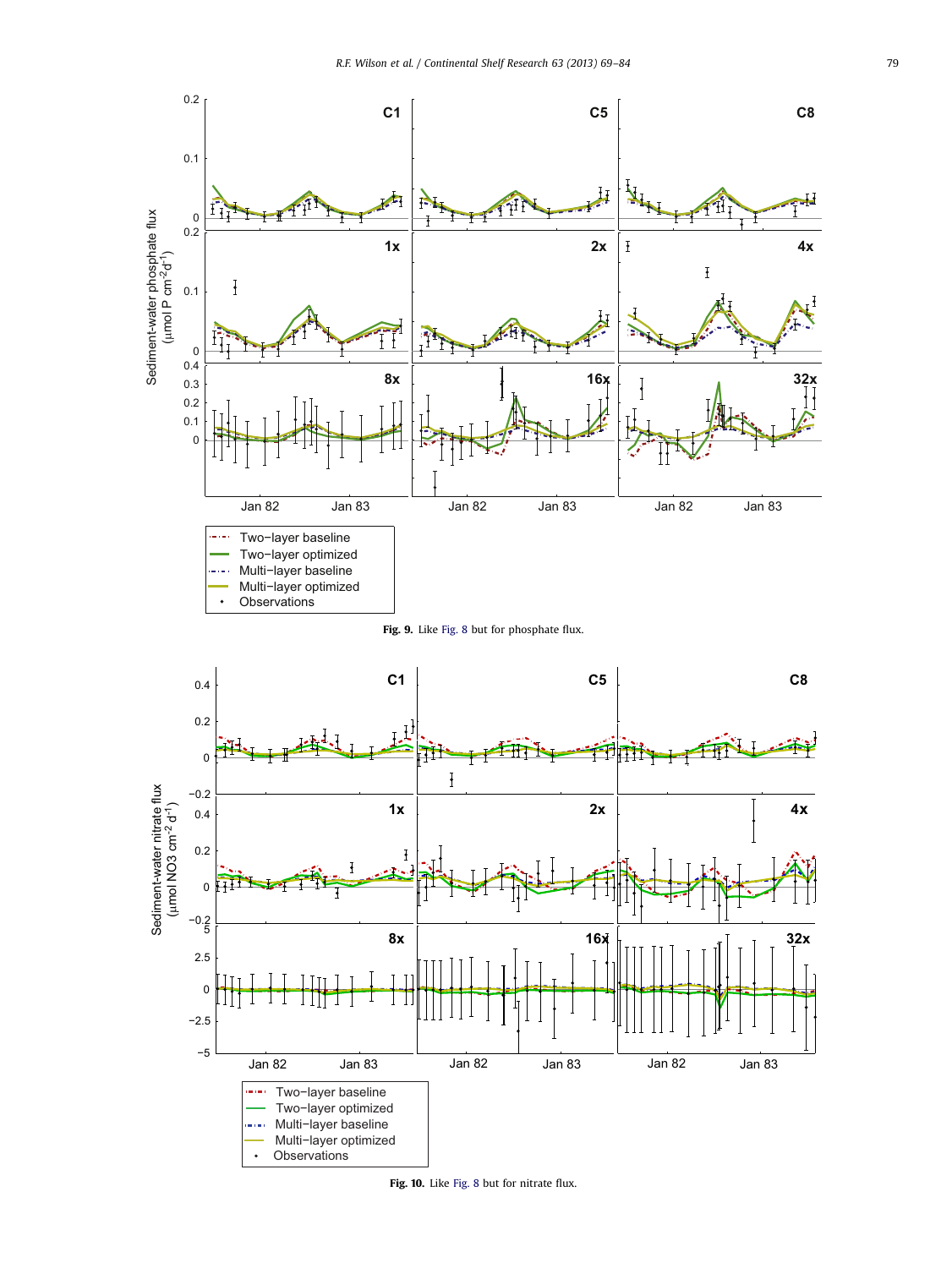<span id="page-11-0"></span>

Fig. 11. Denitrification rates of the baseline and optimized two-layer and multi-layer models and rate estimates based on the observations (as described in [Section 2.3\)](#page-2-0). The simulated rates were integrated vertically (from sediment surface to 40 cm depth).



Fig. 12. Optimal sediment oxygen flux parameterizations in comparison with observations. The temperature-independent ML11 parameterization is shown in the left panel; the temperature-dependent HD08 parameterization is shown for 25  $\degree$ C along with observed fluxes that were adjusted to the same temperature.

### 3.4. Cross-validation

Cross-validation, an important step in model optimization, aims to asses how generally applicable an optimized model is and to ensure that the reduction in misfit between model and observations is not a result of over-fitting to meaningless variation. Ideally, optimizing a model to one set of observations will improve

its predictive power such that when applied to a new, independent set of observations the model predictions are improved (when compared to the unoptimized model), or at least that the optimization had no negative effect.

In the cross-validation experiments carried out here, both sediment models were fit to a randomly chosen subset of five mesocosms. Then the resulting parameter set was used within all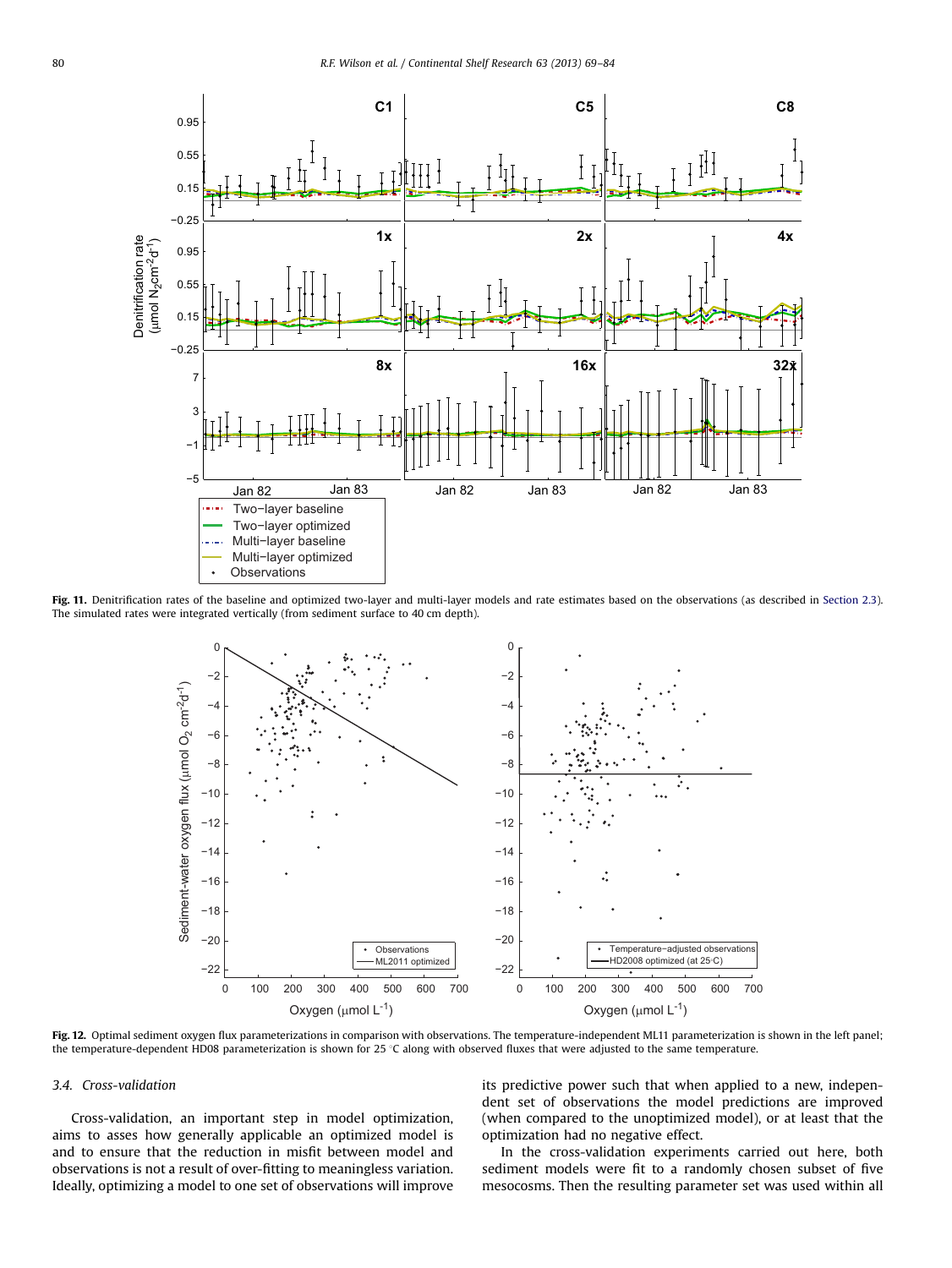<span id="page-12-0"></span>mesocosms and the resulting cost function value calculated. Ten such optimizations were performed and the resulting cost function values were averaged. The multi-layer model generated the smaller average total cost of  $0.72 \pm 0.03$ , while the two-layer model averaged at  $1.32 \pm 0.04$ , suggesting that the optimization of the latter resulted in over-fitting.

A similar cross-validation experiment was performed for the HD08 parameterization, resulting in an averaged oxygen flux cost of 0.31  $\pm$  0.01. In comparison, the cross-validation experiments for the layered models generated oxygen flux cost contributions of  $0.18 + 0.01$  for the multi-layer model and  $0.33 + 0.01$  for the twolayer model.

### 4. Discussion

### 4.1. Parameterizations of depositional flux

Deposition of organic matter to the sediments is one of the major processes connecting water column and sediment biogeochemistry. The deposition of organic matter through sinking is an important input variable for the models optimized in this study driving many if not all of the diagenetic processes represented. Unfortunately, the depositional flux is difficult to observe directly (no direct observations are available for the MERL system) and had to be parameterized for this study.

Since the depositional flux of POM is ultimately derived from biomass within the water column, it is reasonable to expect that the former scales with the latter. Following this line of reasoning, we formulated flux parameterizations that generate a depositional flux in proportion to proxies of water column biomass, specifically, chlorophyll a, diatom abundance and/or zooplankton concentrations (methods B, C and D). These parameterizations are consistent with the treatment of sinking in conventional water-column biological models, which use similar linear or quadratic relationships, and with observations that benthic microbial activity is stimulated immediately by the input of sinking phytoplankton during the spring bloom, e.g., by [Graf et al. \(1982\)](#page-15-0) in the Baltic Sea. By positing a linear relationship between depositional flux and water-column biomass, two outcomes were expected: first, since water column biomass grows with the availability of inorganic nutrients, the largest depositional fluxes should occur in the more eutrophic mesocosms; second, seasonal variation in water-column productivity should result in seasonal variations of the depositional flux.

As expected, when optimized jointly the parameterizations B, C and D roughly scale with nutrient load across the eutrophication gradient. An improved fit was achieved in individual optimizations where these same methods assigned a different parameter set for each mesocosm (i.e. when individually implemented); however, the resulting depositional fluxes were far less sensitive to nutrient loading. Method A assigned a constant depositional flux to each mesocosm and generated a similar eutrophication-insensitive result. Method A also resulted in the best fit overall. Thus the parameterization that best fit the data was the least sensitive to nutrient loading and exhibits no seasonal variation whatsoever. While this was contrary to our expectation, other studies, e.g. [Laursen and Seitzinger \(2002\)](#page-15-0) when measuring benthic fluxes in the shallow Mid-Atlantic Bight, have found no pronounced seasonal variations either.

Neither of these divergences from expectation appears to be the result of poorly tuned sediment model parameters (when we included parameters in the optimization process, we found the same result). It is also unlikely that the results are due to a systematic bias in either of the models, because both the two-layer model and the multi-layer model generated a similar result (although the possibility that both models share the same bias hasn't been eliminated).

It is worth noting that sediment was intentionally resuspended in the mesocosms by movement of the integrated stirring plungers (see [Section 2.2\)](#page-1-0), and that this removal process was not simulated in either model. In effect the resuspension returns organic matter to the water column where it may remineralize outside of the sediment. If higher nutrient loads indeed induced larger depositional fluxes, this may have been counteracted by larger resuspension of easily erodible organic carbon from the sediment. Thus, for a more eutrophic mesocosm, proportionally less carbon would have been remineralized in the sediments.

### 4.2. Optimized model results

The multi-layer model produced smaller model-data misfits than the two-layer model, possibly due to its higher spatial resolution and fewer parameter redundancies. Another difference between both models is that fluxes simulated by the multi-layer model are not necessarily in steady state, while the two-layer model solves for steady-state fluxes at each time step. However, we tested how far the multi-layer model fluxes differ from their steady-state fluxes and found the differences to be negligible. Since the pattern of cost contribution by observation type and mesocosm are similar for both sediment models, it is difficult to identify a specific reason for why the multi-layer model did better.

There are reasons to expect that the models might behave similarly as both simulate the same chemical processes (albeit sometimes under different labels). The two-layer model simulates the anaerobic sulphate metabolism, and the oxidation of  $H_2S$ , while the multi-layer model simulates an analogous anaerobic metabolism, generating ODUs which can be oxidized in aerobic layers. Only the multi-layer model explicitly describes an aerobic metabolism, but this distinction should have little effect on the simulated sediment-water fluxes as both add any outfluxes of  $H<sub>2</sub>S/ODUs$  to their oxygen influx estimates. Since this conversion consumes the same amount of oxygen per mole of decomposed carbon, it effectively erases any stoichiometric distinction between the aerobic and anaerobic remineralization pathways and directly links the oxygen flux to the rate of carbon remineralization.

Similarities between both models' cost contributions may also result from the stability of the oxygen concentrations in the mesocosms. Had low oxygen conditions occurred, this would likely have induced different non-linear responses in both models. For instance, the two-layer model represents oxygen sensitivity in denitrification rates by providing different denitrification parameters to the upper and lower layers. The multi-layer model, rather than using different parameter values in different layers, uses a universal parameterization to inhibit denitrification rates when oxygen is present.

None of the multi-layer model's denitrification parameters were included in the optimization, while two of the three twolayer model parameters were included. Despite this disadvantage, the multi-layer model's denitrification output was within error of that of the two-layer model. Given its finer vertical resolution the multi-layer model is better able to estimate the overlap between oxygen and nitrogen distributions for denitrification rate calculations. The two-layer model is less effective in determining the overlap between oxygen and nitrate since it resolves neither the concentration nor distribution of oxygen and instead has to rely on different rate parameters for the aerobic and anaerobic sediment layers.

Denitrification is often classified based on the source of nitrate as either "coupled" denitrification, which consumes nitrate that was produced by nitrification in the sediments, and "direct" denitrification, which consumes nitrate that has diffused into the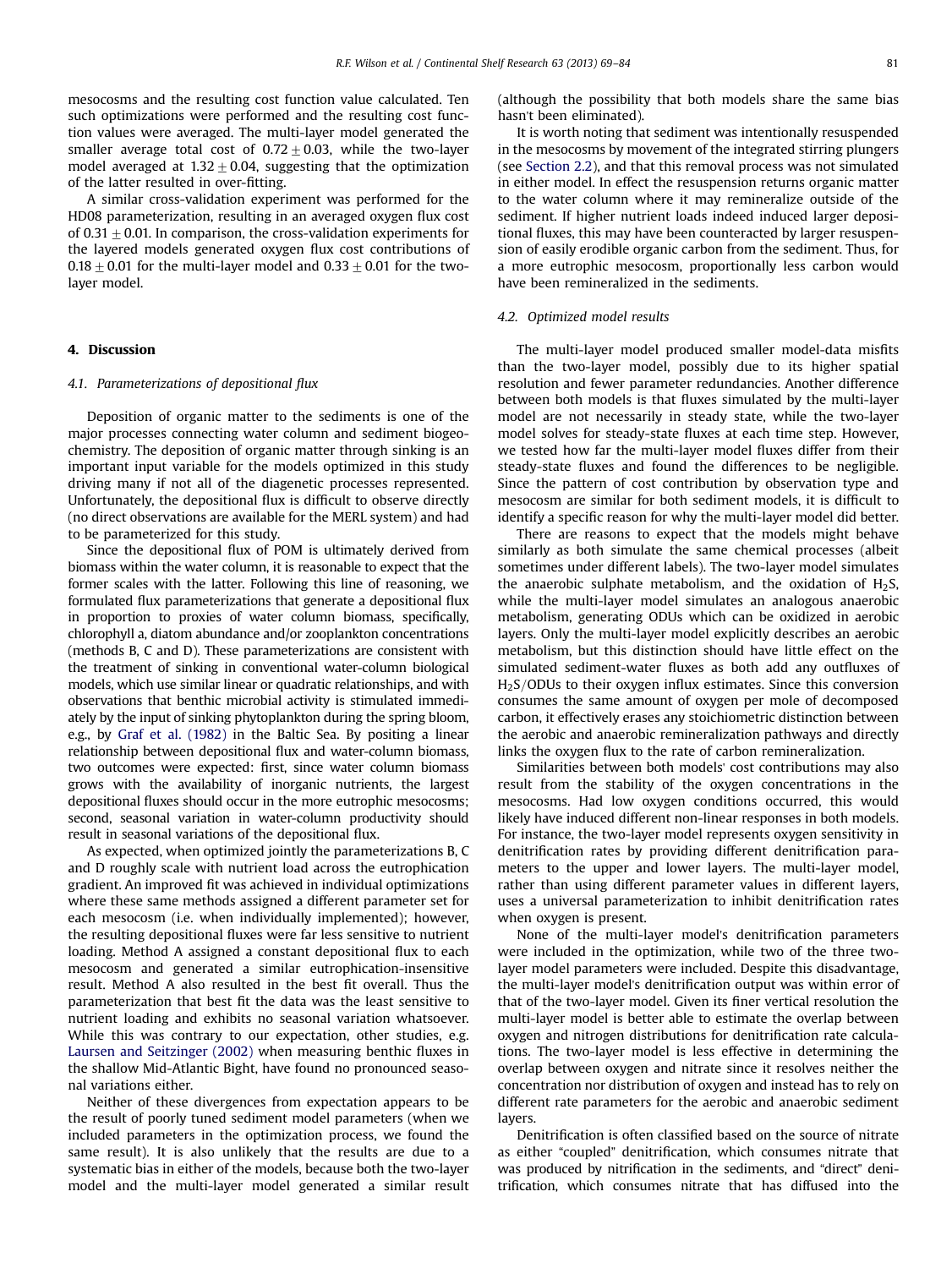

Fig. 13. Estimated denitrification rates in MERL mesocosms (rates were estimated as described in [Section 2.3](#page-2-0)). Direct denitrification occurs only in the eutrophic mesocosms.

sediments from the overlying water. Since the treatment mesocosms received a constant supply of inorganic nitrogen, it is reasonable to expect more diffusion of nitrate into the sediments in the more eutrophic mesocosms, resulting in more direct denitrification. Observation-based estimates ([Section 2.3\)](#page-2-0) of coupled and direct denitrification are given in Fig. 13 and show that direct denitrification is only taking place in the three most eutrophic mesocosms, accounting for only about 20% of their total denitrification. In order for direct denitrification to take place in the models, nitrate needs to diffuse into the sediment. Both models produce the necessary influxes in the eutrophic mesocosms.

Interestingly, ammonium fluxes into the sediments were observed during winter in the eutrophic mesocosms. Only the multi-layer model was able to re-create a negative flux in the  $16 \times$ and 32  $\times$  mesocosms. In this case ammonium concentrations were greater in the overlying water column than in the sediment and ammonium diffused into the sediment as a result.

The production of inorganic phosphate is directly coupled to carbon remineralization. It is interesting, then, that the sediment models show pronounced differences in their carbon remineralization rates [\(Fig. 6\)](#page-7-0), while the misfits of phosphate outfluxes are within error of one another [\(Fig. 9\)](#page-10-0). Since phosphate is never consumed in the sediments, its chemical dynamics depends only on carbon remineralization and the partitioning of phosphate between the dissolved and solid phase. While both models have the ability to simulate oxygen-sensitive sorbtion of  $PO<sub>4</sub>$ , only the two-layer model exhibits examples of this behavior in the  $16 \times$  and  $32 \times$  mesocosms (see [Fig. 9\)](#page-10-0). Since the eutrophic mesocosms have large uncertainties and contribute little to the cost function, the latter difference in model behaviors is of low significance overall.

### 4.3. Oxygen flux parameterizations

As discussed earlier, complexity is not always a desirable model characteristic, since over-fitting becomes a possibility and computational effort increases. Representing a simpler form of sediment model, two oxygen flux parameterizations were fit to the observations using non-linear regression and their resulting output compared to that of the layered models. The fit produced by these simple parameterizations was inferior to that of the multi-layer model, but not the two-layer model.

While there should obviously exist a relationship between oxygen flux into the sediment and oxygen concentration in overlying water, such that the flux decreases as oxygen approaches zero, the observations indicate an increase of sediment oxygen uptake with decreasing oxygen concentrations ([Fig. 12\)](#page-11-0). Correlation does not imply causation however, as this trend is the result of seasonality in the two signals. High overlying oxygen concentrations during winter and spring (driven by increased solubility and the spring diatom bloom) coincide with relatively lower carbon respiration rates and oxygen demand while the lowest overlying oxygen concentrations coincide with high oxygen demand during the summer. As a result, [Murrell and Lehrter](#page-15-0)'s (2011) parameterization (ML11), which assumes a positive linear correlation, produces oxygen fluxes that are out of phase with the observations ([Fig. 7\)](#page-8-0). The [Hetland and DiMarco \(2008\)](#page-15-0) parameterization (HD08), which is dependent on temperature and oxygen, is much more successful, albeit entirely due to its ability to vary fluxes with temperature. The oxygen dependency contributed nothing to this parameterization's predictions, as the optimization process completely eliminated its oxygen sensitivity ([Fig. 12](#page-11-0)), effectively reducing the HD08 parameterization to a single Arrhenius factor.

Interestingly, when considering the cost function error resulting from observational uncertainty, the oxygen fluxes produced by the HD08 parameterization are on par with the two-layer model, which along with the multi-layer model all share a very similar temperature-dependence in their calculation of carbon metabolism rates. It is worth noting that while the HD08 model was fit only to oxygen fluxes, the layered models were also fit to other observations, requiring some compromise of their oxygen fluxes for the sake of fitting other outputs. Furthermore, the time-invariant POM flux inputs may have nullified a significant advantage of the layered models, as they no longer were able to exploit the full dynamics of carbon storage, but instead accumulated and metabolized carbon according to temperature trends only (it is even possible that the temperature-dependence concealed the seasonality in depositional fluxes discussed above in [Section 4.1](#page-12-0)). That the simple HD08 parameterization can generate oxygen fluxes on par with the twolayer model demonstrates that simple models can be valuable, given the right conditions. This model also demonstrates the critical importance of representing temperature sensitivity within the sediments, as the temperature-dependence alone is able to explain the majority of the variation within oxygen fluxes.

### 4.4. Cross-validation

Cross-validation is a way to assess a model's predictive capability by quantifying its ability to explain new observations without any adjustment of its parameters. This was done by optimizing the models in randomly chosen subsets of mesocosms and then using the resulting parameter set to run the models in all mesocosms. By comparing the average cost of different models one can gauge which is best suited to general application.

At the outset of our study we expected two outcomes of the cross-validation: (1) for all models, optimization leads to an improvement in predictive skill for the system considered; and (2) predictive skill of a model scales with its computational cost, in other words, the multi-layer model should do best and the simple parameterizations do worst. Our results are not consistent with these expectations.

While the multi-layer model proved the most versatile by maintaining the smallest average cost, the two-layer model did not stay below its baseline cost value of 1.0, scoring an average cost of  $1.32 \pm 0.05$ . This means that the un-optimized baseline version of the two-layer model was more generally applicable than the optimized version and indicates that the two-layer model is prone to over-fitting. Even more telling is that the two-layer model's oxygen flux results in a larger cost contribution than the HD08 oxygen flux parameterization in the cross-validation.

It is difficult to identify which aspect specifically leads to its apparent over-parameterization, but it is worth noting that the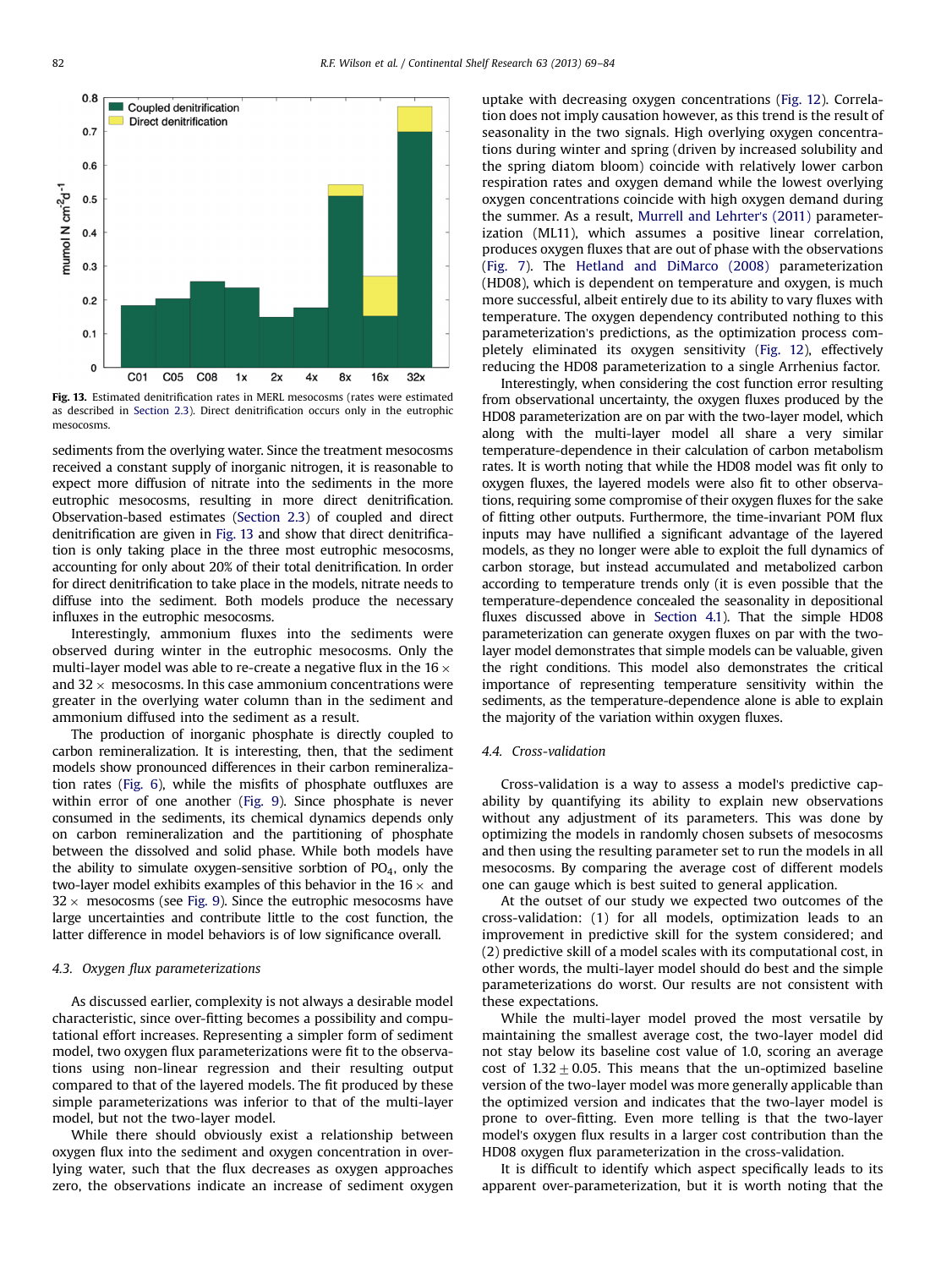<span id="page-14-0"></span>two-layer model parameterizes a number of phenomena that the multi-layer model simulates more explicitly. For example, the twolayer model produces an oxygen-sensitive rate of denitrification simply by using different parameters for the aerobic and anaerobic layers, while the multi-layer model uses the same parameterization in all layers. In this respect the two-layer model is at a disadvantage since it uses more parameters and is less able to resolve the vertical distribution of oxygen.

### 5. Conclusions

In a quantitative comparison of different parameterizations of organic matter deposition the parameterization that prescribes a constant flux for each mesocosm performed better than any of the time-varying, biomass-dependent parameterizations tested. Contrary to expectation, the optimal constant depositional fluxes varied by less than a factor of 2 between the least eutrophic and the most eutrophic mesocosm, despite the fact that the latter received 32 times the nutrients of the former. Possibly higher deposition of organic matter in the more eutrophic mesocosms was partly counteracted by larger resuspension of freshly deposited material.

The mesocosm observations show a pronounced temperature dependence of sediment oxygen uptake (and by implication organic matter remineralization) and an increase in sediment oxygen uptake with decreasing oxygen concentration. Of the two parameterizations of sediment oxygen uptake tested, the one that includes temperature dependence produced a good fit, similar to one of the diagenetic models. Since the mesocosms were always well-oxygenated oxygen dependence of these parameterizations turned out to be a hindrance in fitting the observations. The parameterization that assumed dependence on oxygen only produced the poorest fit; the oxygen dependence in the other parameterization was minimized during optimization producing essentially a temperature-based parameterization.

Of the two diagenetic models analyzed, the more spatially resolved and computationally expensive model fit the observations better. The fit in oxygen fluxes is similar between the twolayer model and the simple temperature-dependent parameterization, while the multi-layer model produced a better fit.

In cross-validation experiments the multi-layer model displayed the best predictive skill while the two-layer model essentially failed the cross-validation; its ability to represent the observations degraded even in comparison to the simple parameterization and to its unoptimized baseline parameter set. This indicates that the two-layer model is prone to over-fitting, which will result in a degradation of the model's predictive ability.

When considering different sediment model candidates for inclusion in a biogeochemical model we recommend that the candidate models be evaluated against each other through a process of optimization and cross-validation as done here. Ideally the models should be optimized with and evaluated against an observational data set that represents the system of interest. (In practice this is easier said than done, since comprehensive sediment–water flux data sets are sparse.)

Further, we recommend that simple parameterizations be considered as a viable option for representing sediments in biogeochemical models. It was shown here that, contrary to expectation, the simple, temperature-dependent parameterization of sediment oxygen consumption has better predictive skill than the two-layered diagenetic model in describing oxygen consumption by the sediment. In terms of computational demands the former is trivial while the latter requires a substantial investment.

Lastly, we would like to caution model users against the temptation to judge models solely based on the biogeochemical processes that they represent. Even though both diagenetic models used here describe almost the same set of processes they do so using different parameterizations and assumptions (some, but not all, of these differences follow from their different spatial framework) and one of them (the multi-layer model) performs well in cross-validation while the other (the two-layer model) essentially fails. Even though two models may describe the same set of processes, different choices of how they are represented can lead to very different predictive abilities.

### Acknowledgments

We would like to thank Damian Brady, Dominic DiToro, Jeremy Testa and Mike Kemp for many constructive discussions about the two-layer model. We also thank Bernie Boudreau and Paul Hill for comments on Robin Wilson's MSc thesis, which formed the basis for this manuscript. This work was supported by the NOAA grant NA07NOS4780191 and is NOAA CHRP contribution number 179.

### Appendix A. Supporting information

Supplementary data associated with this article can be found in the online version at [http://dx.doi.org/10.1016/j.csr.2013.05.003.](dx.doi.org/doi:10.1016/j.csr.2013.05.003)

### References

- Bagniewski, W., Fennel, K., Perry, M., D'[Asaro, E., 2011. Optimizing models of the](http://refhub.elsevier.com/S0278-4343(13)00150-7/sbref1) [North Atlantic spring bloom using physical, chemical and bio-optical observa](http://refhub.elsevier.com/S0278-4343(13)00150-7/sbref1)tions from a Lagrangian fl[oat. Biogeosciences 8, 1291](http://refhub.elsevier.com/S0278-4343(13)00150-7/sbref1)–1307.
- [Berg, P., Risgaard-Petersen, N., Rysgaard, S., 1998. Interpretation of measured](http://refhub.elsevier.com/S0278-4343(13)00150-7/sbref2) concentration profi[les in sediment pore water. Limnology and Oceanography,](http://refhub.elsevier.com/S0278-4343(13)00150-7/sbref2) 1500–[1510.](http://refhub.elsevier.com/S0278-4343(13)00150-7/sbref2)
- [Berner, R.A., 1980. Early Diagenesis: A Theoretical Approach. Princeton University](http://refhub.elsevier.com/S0278-4343(13)00150-7/sbref3) [Press.](http://refhub.elsevier.com/S0278-4343(13)00150-7/sbref3)
- [Bohlen, L., Dale, A., Wallmann, K., 2012. Simple transfer functions for calculating](http://refhub.elsevier.com/S0278-4343(13)00150-7/sbref4) benthic fi[xed nitrogen losses and C:N:P regeneration ratios in global biogeo](http://refhub.elsevier.com/S0278-4343(13)00150-7/sbref4)[chemical models. Global Biogeochemical Cycle 26GB3029.](http://refhub.elsevier.com/S0278-4343(13)00150-7/sbref4)
- [Burdige, D.J., 2006. Geochemistry of Marine Sediments. Princeton University Press.](http://refhub.elsevier.com/S0278-4343(13)00150-7/sbref5) [Burdige, D.J., 2011. Estuarine and coastal sediments](http://refhub.elsevier.com/S0278-4343(13)00150-7/sbref6)—coupled biogeochemical [cycling. In: Wolanski, E., McLusky, D.S. \(Eds.\), Treatise on Estuarine and Coastal](http://refhub.elsevier.com/S0278-4343(13)00150-7/sbref6) [Science, vol. 5. Academic Press, Waltham, pp. 279](http://refhub.elsevier.com/S0278-4343(13)00150-7/sbref6)–316.
- [Boudreau, B., 1997. Diagenetic Models and Their Implementation: Modelling](http://refhub.elsevier.com/S0278-4343(13)00150-7/sbref7) [Transport and Reactions in Aquatic Sediments. Springer, New York.](http://refhub.elsevier.com/S0278-4343(13)00150-7/sbref7)
- [Boudreau, B., 2000. The mathematics of early diagenesis: from worms to waves.](http://refhub.elsevier.com/S0278-4343(13)00150-7/sbref8) [Reviews of Geophysics 38, 389](http://refhub.elsevier.com/S0278-4343(13)00150-7/sbref8)–416.
- [Dale, A., Sommer, S., Bohlen, L., Treude, T., Bertics, V.J., Bange, H., Pfannkuche, O.,](http://refhub.elsevier.com/S0278-4343(13)00150-7/sbref9) [Schorp, T., Mattsdotter, M.E.-K., Wallmann, K., 2011. Rates and regulation of](http://refhub.elsevier.com/S0278-4343(13)00150-7/sbref9) [nitrogen cycling in seasonally hypoxic sediments during winter \(Boknis Eck,](http://refhub.elsevier.com/S0278-4343(13)00150-7/sbref9) [SW Baltic Sea\): sensitivity to environmental variables. Estuarine, Coastal and](http://refhub.elsevier.com/S0278-4343(13)00150-7/sbref9) [Shelf Science 95, 14](http://refhub.elsevier.com/S0278-4343(13)00150-7/sbref9)–28.
- [Dhakar, S., Burdige, D., 1996. A coupled, non-linear, steady state model for early](http://refhub.elsevier.com/S0278-4343(13)00150-7/sbref10) [diagenetic processes in pelagic sediments. American Journal of Science 296,](http://refhub.elsevier.com/S0278-4343(13)00150-7/sbref10) 296–[330.](http://refhub.elsevier.com/S0278-4343(13)00150-7/sbref10)
- [DiToro, D., 2001. Sediment Flux Modeling. Wiley-Interscience.](http://refhub.elsevier.com/S0278-4343(13)00150-7/sbref11)
- [Emerson, S., Jahnke, R., Heggie, D., 1984. Sediment](http://refhub.elsevier.com/S0278-4343(13)00150-7/sbref12)–water exchange in shallow [water estuarine sediments. Journal of Marine Research 42, 709](http://refhub.elsevier.com/S0278-4343(13)00150-7/sbref12)–730.
- [Fennel, K., Follows, M., Falkowski, P.G., 2005. The co-evolution of the nitrogen,](http://refhub.elsevier.com/S0278-4343(13)00150-7/sbref13) [carbon and oxygen cycles in the Proterozoic Ocean. American Journal of Science](http://refhub.elsevier.com/S0278-4343(13)00150-7/sbref13) [305, 526](http://refhub.elsevier.com/S0278-4343(13)00150-7/sbref13)–545.
- Fennel, K., Wilkin, J., Levin, J., Moisan, J., OReilly, J., Haidvogel, D., 2006. Nitrogen cycling in the Middle Atlantic Bight: results from a three-dimensional model and implications for the North Atlantic nitrogen budget. Global Biogeochemical Cycles 20, GB3007, [http://dx.doi.org/10.1029/2005GB002456.](http://dx.doi.org/10.1029/2005GB002456)
- Fennel, K., Wilkin, J., Previdi, M., Najjar, R., 2008. Denitrification effects on air–sea  $CO<sub>2</sub>$  flux in the coastal ocean: simulations for the Northwest North Atlantic. Geophysical Research Letters 35, L24608, <http://dx.doi.org/10.1029/2008GL036147>.
- Fennel, K., et al., 2009. Modeling denitrifi[cation in aquatic sediments. Biogeochem](http://refhub.elsevier.com/S0278-4343(13)00150-7/sbref16)[istry 93, 159](http://refhub.elsevier.com/S0278-4343(13)00150-7/sbref16)–178.
- Fennel, K., Hu, J., Laurent, A., Marta-Almeida, M., Hetland, R., Sensitivity of hypoxia predictions for the Northern Gulf of Mexico to sediment oxygen consumption and model nesting, Journal of Geophysical Research-Oceans, 118, 2013, [http://](dx.doi.org/10.1002/jgrc.20077) <dx.doi.org/10.1002/jgrc.20077>.